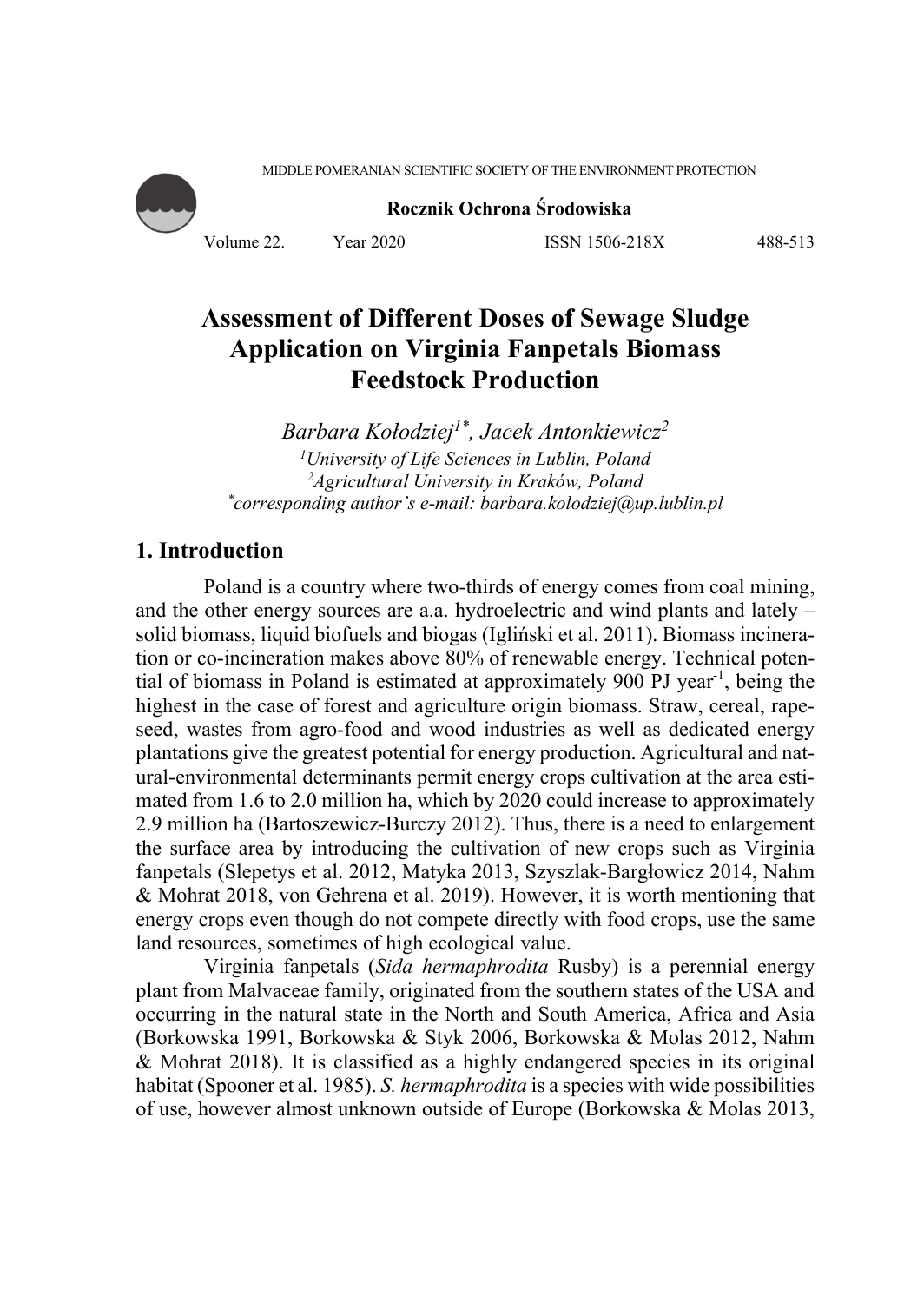Matyka & Kuś 2018, Nahm & Mohrat 2018). Due to the considerable fiber content in the stems, originally it was used by Indians as a fiber plant, however, fiber is of poor quality (Spooner et al. 1985). It belongs to melliferous plants that is also suitable for covering slopes, soils exposed to erosion. Due to good performance and quality bleached cellulose can be used in the pulp and paper industry. Seeking is also as a raw material for the pharmaceutical industry and feed for animals (Borkowska 1991, Borkowska & Styk 2006, Matyka & Kuś 2018). Its stalks can be subjected also to direct combustion (the biomass can be granulated easily during pellets and briquettes production), conversion to bioethanol or as a substrate for biogas production (Borkowska & Molas 2013; Jasinskas et al. 2014, Szempliński et al. 2014, Šiaudinis et al. 2015). That species was introduced from the USA (via USSR) to Poland in the 1950s and now is cultivated at the area of about 300 hectares (Borkowska & Styk 2006, Borkowska & Molas 2012, Nahm & Mohrat 2018, von Gehrena et al. 2019), however potential area designated for cultivation of Virginia fanpetals for energy purposes is estimated at above 2.4 million ha (Jadczyszyn et al. 2008). Recently new plantations of this species arose in Germany, Romania and Lithuania (Jasinskas et al. 2014, Kurucz et al. 2014, Barbosa et al. 2014, Franzaring et al. 2014, Nahm & Mohrat 2018).

Virginia fanpetals is a plant having relatively low input requirements, great potential for C mitigation, drought tolerance and ability to maintain high yields under a wide range of environmental conditions. This species has low requirements for soil fertility and efficiently use water. It is a plant capable of generative (direct seeds sowing or by seedlings) and vegetative reproduction (through root sections, parts of the bush or rooted herbaceous stems), however so far there is no practical experience using *in vitro* biotechnology method (Borkowska & Styk, 2006, Borkowska & Molas 2012, Kurucz et al. 2014, Augustynowicz et al. 2008, Matyka & Kuś 2018, Nahm & Mohrat 2018).

Annual yields of *S. hermaphrodita* range from 10 to above 20 Mg ha<sup>-1</sup> DM and over  $220-400$  GJ ha<sup>-1</sup> a<sup>-1</sup> and the similar yields of cellulose-ethanol per hectare as switchgrass (Borkowska & Molas 2012, 2013). The full establishment of *S. hermaphrodita* stand takes from 2 to 3 years, depending on the climatic conditions, but productive life span its estimated between 15 and 20 years (Borkowska & Styk 2006, Borkowska et al. 2009, Borkowska & Molas 2012, Nahm & Mohrat 2018).

Although Virginia fanpetals has many traits that make it ideal for biofuel production, environmental and management conditions can affect its productivity (Matyka 2013, Borkowska 1991, Borkowska & Molas 2012, Kalembasa & Wiśniewska 2006, Kuś & Matyka 2009, Strzelczyk 2013, Matyka & Kuś 2018, Nahm & Mohrat 2018). Virginia fanpetals can produce much higher biomass yield after applying fertilizer, e.g. municipal sewage sludge, which is the source of many valuable nutrients and has a value close to the manure, however contains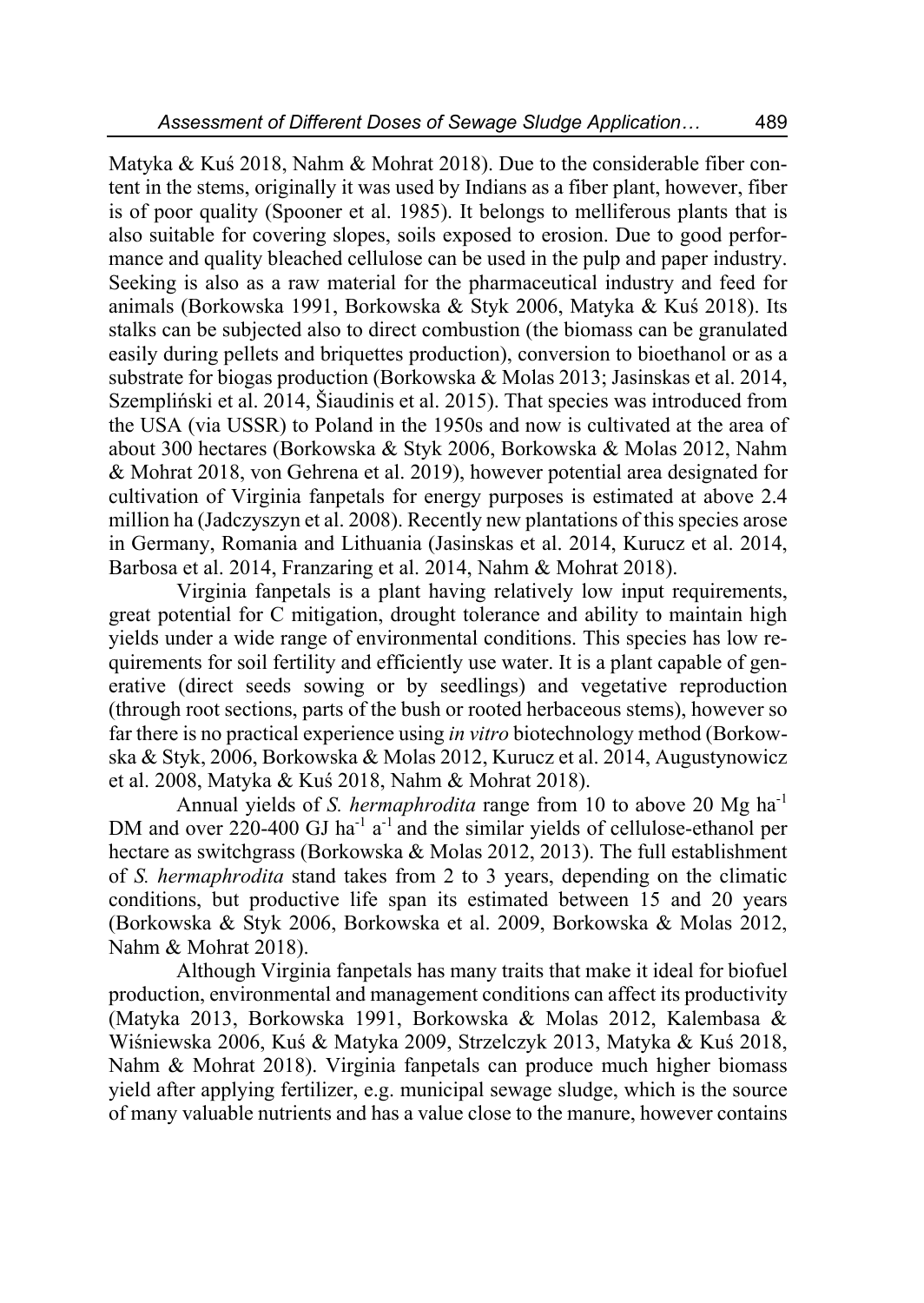a number of potentially harmful constituents such as heavy metals (Borkowska & Wardzinska 2003, Singh & Agrawal 2008, Seleiman et al. 2013, Gondek et al. 2014). The use of sewage sludge could not only increase yields but also positively affects biological and physico-chemical properties of the soil profile (Singh & Agrawal 2008, Seleiman et al. 2013, Casado-Vela et al. 2006, Usman et al. 2012). Hence the interest in the use of sewage sludge in the cultivation of energy crops such as Virginia fanpetals has been studied by many authors (Augustynowicz et al. 2008, Strzelczyk 2013, Borkowska & Wardzińska 2003).

Thus, the main limiting factors in widespread production of this species are: low germination capacity, lack of plantlets or root cuttings mechanical system or large-scale technology, lack of chemical weed control or pests management and inadequate information about fertilization and ecological requirements (Kurucz et al. 2014). In order to expand and complete the missing information about *S. hermaphrodita* culture a six-year field experiment was established, aiming to determine the effect of increasing municipal sewage sludge doses on Virginia fanpetals yielding and biomass quality as well as indicate an optimal dose to minimize an environmental impact but guaranty sufficient yield. We assumed that due to the fact that this species is not used for food production, municipal sewage sludge could be used for its fertilization as a valuable source of minerals, preferably affecting plant growth and development. Additionally, efforts were made to assess sewage sludge impact on chemical composition and structure of the experimental plant yield and selected physico-chemical properties of the soil. The study also attempted to determine the best method of Virginia fanpetals plantation establishment (by roots sections or plantlets) in the conditions of southeastern Poland and indicate the optimum harvest date of its biomass (autumn, winter and spring).

### **2. Materials and methods**

This experiment is a part of long-term research on sewage sludge application in ten, different species of energy plants cultivation, aiming at finding the most suitable one for phytoremediation and at the same time characterizing by favorable energy parameters.

### **2.1. Experimental site and design**

A six year (2008-2013) field studies were established at the landfill belonging to the Janów Lubelski Department of Public Utilities in south-eastern Poland (50°43'17.7"N 22°22'08.0"E). The soil was a clay loam belonging to Cambisols, which was characterized by slightly acidic pH (6.29), average humus content (1.45%), low phosphorus (30.09 mg·kg<sup>-1</sup> DM), potassium (91.3 mg·kg<sup>-1</sup>) DM) and magnesium  $(27.6 \text{ mg} \cdot \text{kg}^{-1} \text{ DM})$  content and the heavy metal content remained at the natural level (Kabata-Pendias 2011). The average air temperature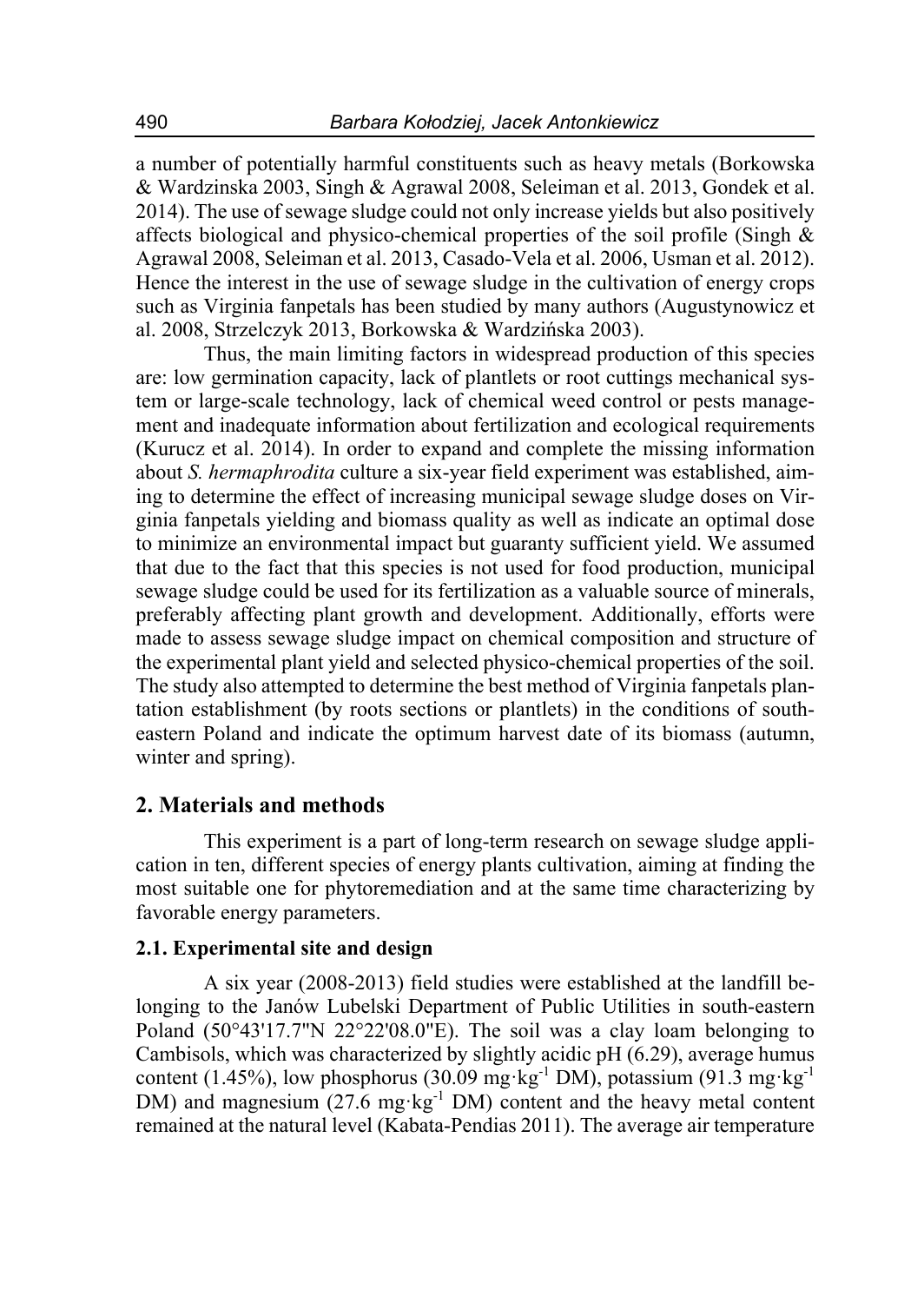recorded in sorghum vegetation period in 2008-2013 was higher than the average of long-term period by 1°C, while the total precipitation exceeded the average by 334 mm. However, each of the years of the experiment were characterized by considerable variability. The lowest rainfall and air temperature was marked by the first year of the experiment, while the best conditions for the growth and development of sorghum was recorded in 2010. The complete characteristic of soil and meteorological conditions were described in our previous papers (Kołodziej et al. 2015, 2016).

The experiment design was a split-split-plot based on randomized complete block design with three replications. Main plots were five doses of sewage sludge, two methods of plantation establishment were sub plots, while three harvest dates were arranged in sub-sub plots. Rows were 0.75 cm apart and each split-split plot was  $4.8 \text{ m}$  long for a harvest area of  $14.4 \text{ m}^2$ . Prior to the study the field was fallow, without conventional disk tillage. In September 2007 municipal sewage sludge was applied in doses according to experiment design and mixed with a topsoil. In spring 2008, several weeks before planting, the seedbed was prepared by tilling with a moldboard plow and disk harrow. The experiment was established as follows: 24 April 2008 by planting roots sections (vegetatively) and 15 May 2008 by planting the seedlings of Virginia fanpetals (generatively) at spacing of  $0.75 \times 0.4$  m (33 325 units ha<sup>-1</sup>). Seedlings of Virginia fanpetals were produced in multi-cell trays located in an unheated greenhouse from early April to mid-May and were transplanted to the field after the spring frost. The experiment comprised five levels of municipal sewage sludge (main plots), three dates of biomass harvesting (split-split plots) and two methods of plantation establishment – split plots – (from seeding of root stock (parts of roots) and the nurse-intray plantlets production). Roots used as a rootstock for vegetative propagation were 8-12 cm long with several buds, while in the case of generative propagation, seeds were sown in the multi-cell trays in the first decade of April (2-3 seeds per cell) and kept in an unheated greenhouse. After emergence, one plant per cell was left for further growth. Peat moss was the substrate for seedlings produced in multi-cell trays (cell dimension  $4\times4\times6$  cm). At the phase of 3-4 leaves (mid-May), they were transplanted into the field along with substrate clods. Single split-split plot  $(3.0\times4.8 \text{ m})$  comprised 4 rows (interrows of 0.75 m) with 12 plants per row (0.4 m between plants in row).

Sewage sludge were applied only once, before experiment establishment at four rates: I – 60 Mg ha<sup>-1</sup> DM; II – 40 Mg ha<sup>-1</sup> DM; III – 20 Mg ha<sup>-1</sup> DM; IV – 10 Mg ha-1 DM; control objects were not fertilized with sewage sludge:  $V - 0$  Mg ha<sup>-1</sup> DM. In the experiment, compressed and stored for 1 year in a lagoon municipal sewage sludge was used. Municipal sewage sludge characteristic:  $pH_{\text{KCl}}$  – 6.04; dry matter – 13.3%; organic matter – 59.4% DM; total N content – 7.45%; N ammonium content – 2.35%; available forms of:  $P$  –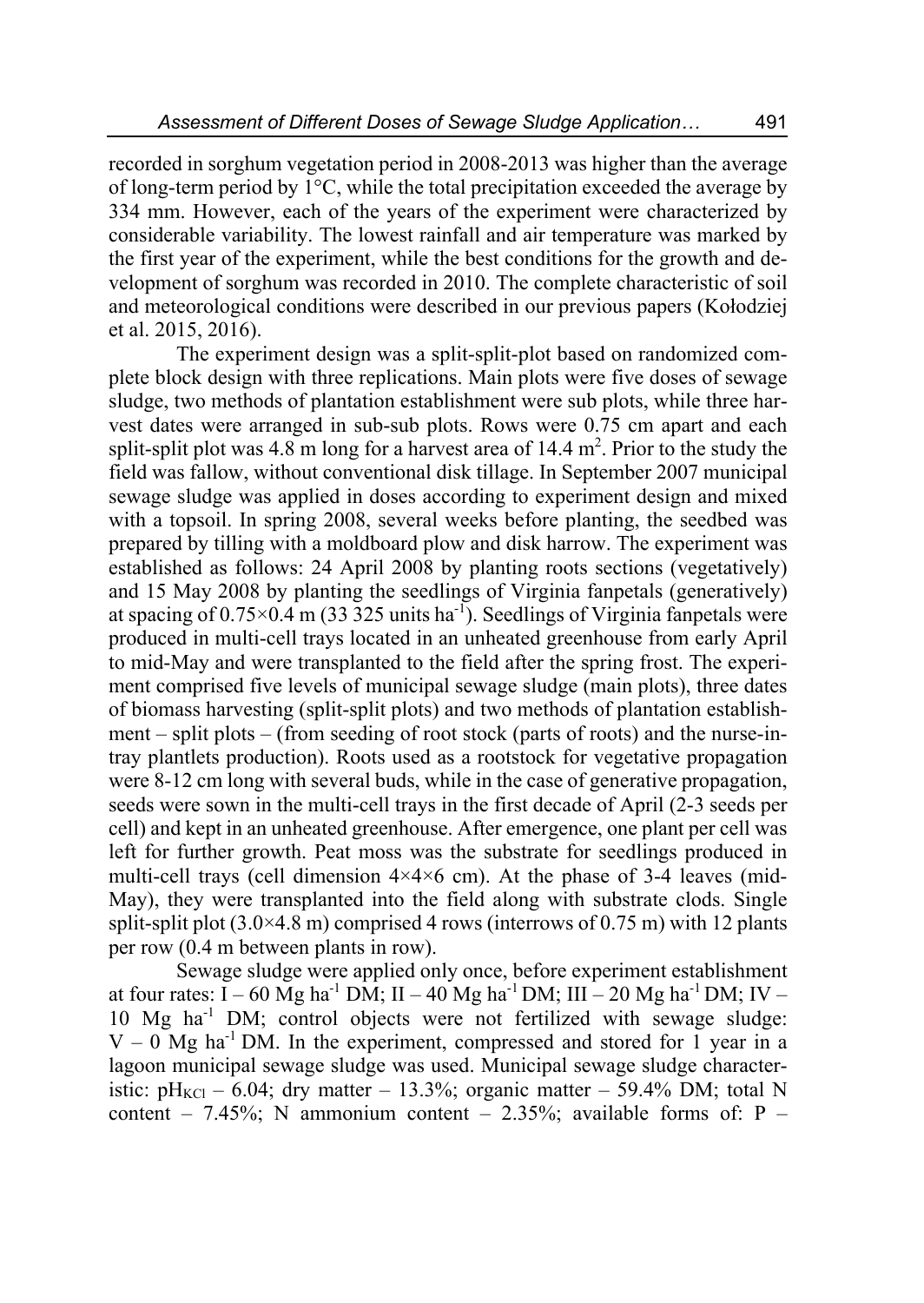$2.25$ mg⋅kg<sup>-1</sup> DM; Mg – 0.28 mg⋅kg<sup>-1</sup> DM; Ca content – 0.29 mg⋅kg<sup>-1</sup> DM; general forms of:  $Cd - 2.35$  mg·kg<sup>-1</sup> DM,  $Pb - 42.9$  mg·kg<sup>-1</sup> DM,  $Ni - 14.8$  mg·kg<sup>-1</sup> DM,  $Cr - 25.4$  mg·kg<sup>-1</sup> DM,  $Hg - 1.12$  mg·kg<sup>-1</sup> DM,  $Zn - 1005$  mg·kg<sup>-1</sup> DM,  $Cu -$ 111 mgꞏkg-1 DM. The sewage sludge was characterized by relatively low content of heavy metals compared to that found in the literature (Singh, Agrawal, 2008; Usman et al., 2012). Due to the high water content, it had been mixed with topsoil in the autumn of 2007. In addition, due to the low levels of potassium in the soil and in the sludge a supplemental fertilization with 100 kg K  $ha^{-1}$  was applied to all plots. A twice mechanical weeding were applied during the first growing season, while in the subsequent years plants covered the inter-rows and weeds were removed incidentally.

### **2.2 Sampling and analytical methods employed**

In order to check the dynamics of dry matter content in the biomass and indicate the best date of biomass harvesting in terms of energy use (for combustion) there were used three harvest dates: autumn (beginning in November, after the first frost), winter (mid-January) and spring one (end of March following the growing season). Plants were harvested using hand implements at a stubble height of ca. 10 cm and stems were counted in the plots. During autumn biomass harvesting, two weeks before plants cutting, a biometric measurements were performed (height and diameter at the base of 10 stems per plant as well as weight of stems and leaves per single plant of five randomly selected plants in each plot). After that, dry biomass yield was determined and all aerial biomass from plot was chopped in a commercial chipper shredder Bear Cat 70080 s-8HP (Colorado, USA) and three subsamples (600 g, 1000 g and 2000 g) were taken. 600 g subsamples were collected in a paper bag and dried in an air force oven at 70°C for 48 h in order to adjust fresh mass to a dry matter basis, 2000 g subsamples of Virginia fanpetals feedstock obtained vegetatively (by roots sections) collected in autumn were used for its energy characteristics (placed in aplastic bags), whereas three 1000 g subsamples from each plot were taken for chemical analysis and dried at 70°C for 48 h in a paper bag. That subsamples was ground in a laboratory mill to pass a 1.0 mm (20 mesh) screen and analyzed for macronutrients by ICP-AES and total nitrogen content – by Kjeldahl method and phosphorus by spectrophotometer (Ostrowska et al. 1991, Nelson & Somers 1975, Jones & Case 1991). In order to assess the suitability of the test plants for disposal of sewage sludge an index of bioaccumulation (IBA) as a ratio of element concentration in Virginia fanpetals plants to element concentration in soil was calculated. For evaluation a four-scale bioaccumulation rate were adopted, where 0.001-0.01 was the lack of bioaccumulation, the bioaccumulation index  $0.01$ - $0.10$  – a slight degree of bioaccumulation, 0.1-1.0 – a medium degree of bioaccumulation, the rate of 1.0-10.0 – an intensive degree of bioaccumulation (Kabata-Pendias 2011). In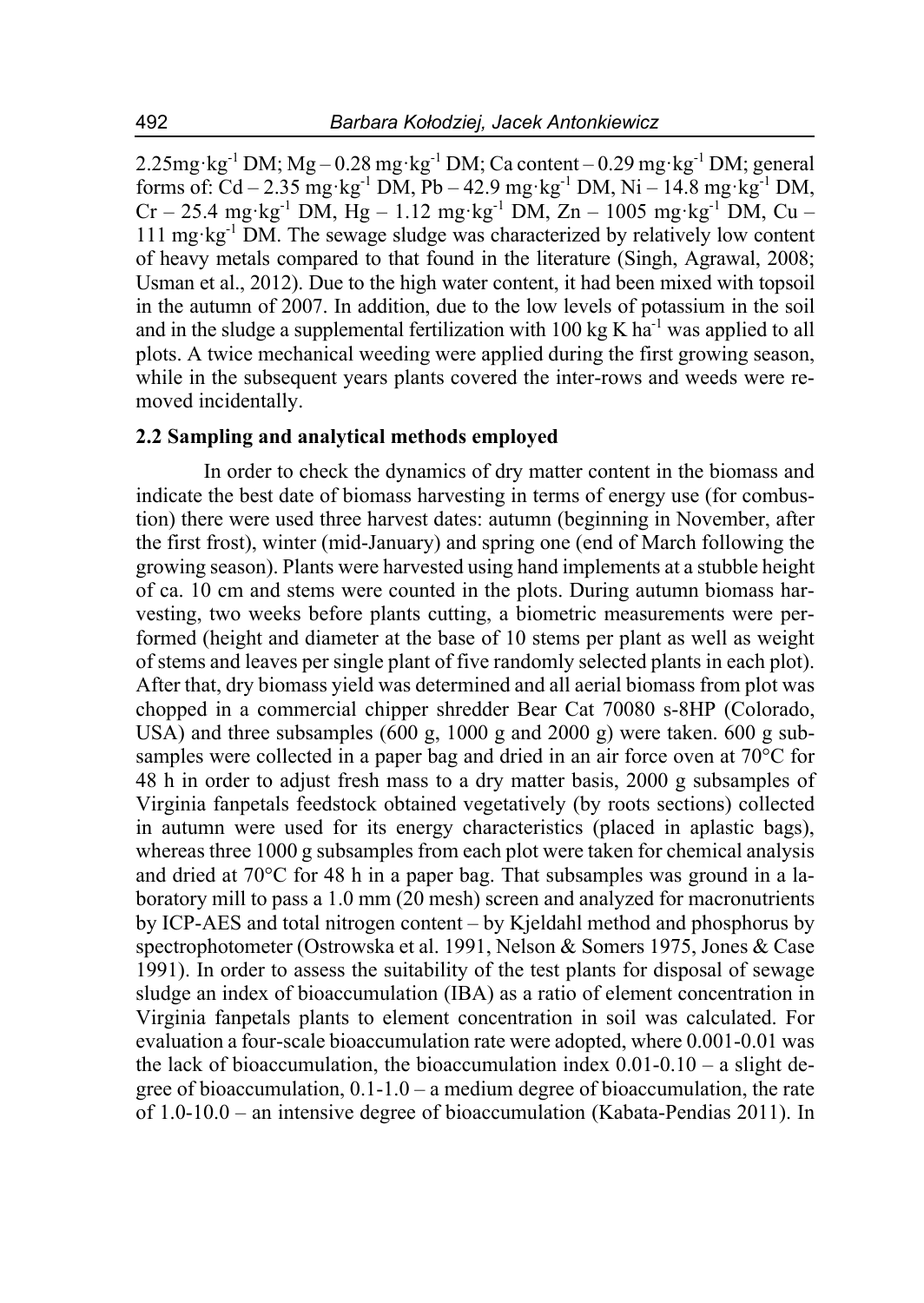the collected just after the autumn harvest and placed in a plastic bags 2000 g sample of raw material the moisture content (EN-14774-1), ash content (EN 14775), sulfur content (EN 15289) as well net calorific value (in a calorimetric bomb LECO AC 500) in accordance with the requirements of EN 14918 were also determined. Additionally, the primary energy yield was calculated as a product from the dry biomass yield and net calorific value.

Furthermore, soil samples were collected each autumn (acc. to ISO 10381-5:2005) from the layer of 0-20 cm, separately for each plot, dried and sieved (2 mm) for analytical purposes. In the soil were determined: pH by potentiometry, hydrolytic acidity by Kappen method, organic carbon by Tiurin method, total nitrogen by the Kjeldahl method, available phosphorus and potassium using the Egner-Riehm method, and magnesium absorbed by Schachtschabel method (Ostrowska et al. 1991, Jones & Case 1991).

### **2.3. Statistical analysis**

Plant characteristics, macronutrient content, and yield changes due to the sludge dose, method of plantation establishment, harvesting date and their interactions over the course of the experiment were analyses were carried out using the Statistica 6.0 software programme. For soil characteristics and bioaccumulation index differences between means of treatments were compared by Tukey's test. Prior to the analysis, all data were tested for normality with the Shapiro-Wilk test. Homogeneity of variance was checked using Levene′s test. Statistical analysis (ANOVA at the 0.05 confidence limit followed by a Tukey post hoc test) were conducted with sewage sludge dose (as a whole plot effect), plantation establishment method (split effect) and harvest date (split-split effects).

# **3. Results and discussion**

## **3.1. Virginia fanpetals yield and characteristic**

Across the 6-year period, we observed a tendency of increasing plant size and weight in successive years of cultivation (Table 1). The average final height of Virginia fanpetals reached 2.8-3.0 m, which was in accordance with Borkowska et al. (2009), Kuś & Matyka (2009), Slepetys et al. (2012), Matyka (2013), Matyka & Kuś (2018) as well as Franzaring et al. (2014) indications. There was noted a clear trend to increase Virginia fanpetals height along with increasing sewage sludge dose (up to 288 cm across the 6-year period – Table 1). Plants reached maximum height in the fourth year, whereas the lowest ones were recorded in the first year of the experiment. In the fifth year of vegetation, plants created a big number of shorter and thinner stems than in the previous and next year, probably due to unfavorable weather conditions (water shortage in the soil, as a result of 39% lower rainfall during July and August). It is consistent with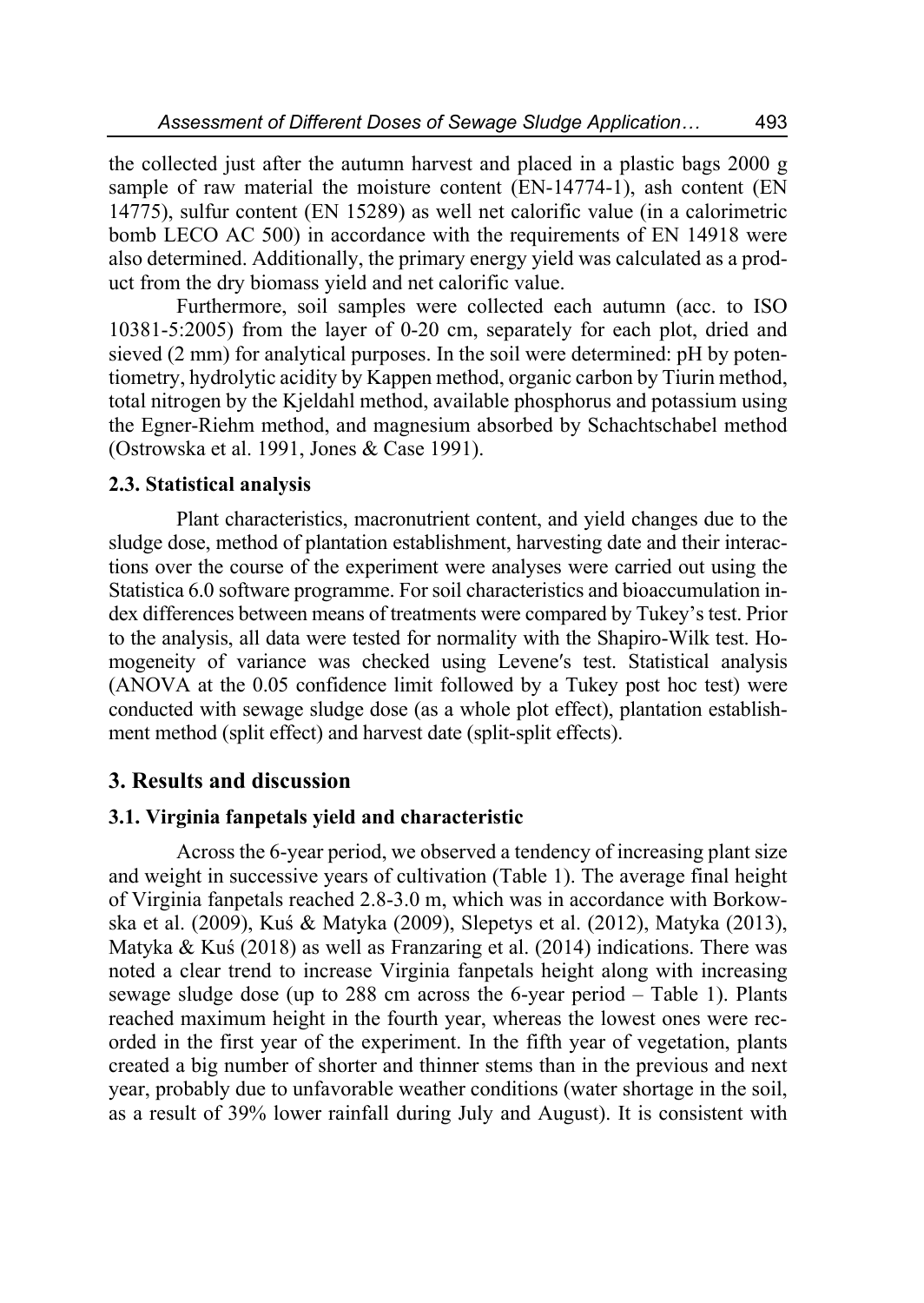Borkowska & Molas (2012) as well as Kuś & Matyka (2009) indications, who showed that Virginia fanpetals productivity significantly depended on the precipitation.

Average height of plants grown on plots where vegetative propagation (roots) were used for plantation establishment was significantly higher than those with generative propagation method (plantlets), likewise in Borkowska and Wardzińska (2003) research. Stem number per plant reached 11-17 units plant<sup>-1</sup>, while basal stem diameter changed from 23 mm in the first year to 13-16 mm in subsequent years, and was larger than in Borkowska (1991) study with a frequent cutting as a fodder, but comparable to Matyka (2013) as well as Kuś & Matyka (2009) and Matyka & Kuś (2018) findings. Across the 6-year period, the average number of stems increased significantly, from approximately 3 stalks per plant in the first year, to about 14-17 stems per plant in the last two years of vegetation, which was in accordance with Borkowska & Wardzińska (2003), Borkowska et al. (2009) and Borkowska & Molas (2012) findings, but those latter authors noted a significantly higher number of stems per plant in the fifth and sixth years of vegetation. We observed a significantly higher number of stems in the case of plants grown on plots with root cuttings planting, which were better developed (higher, thicker and heavier) than on plots with seedlings planting and a tendency to increase stems number per plant along with increasing sewage sludge dose.

The average dry weight of aboveground parts of plant from a single plant comprised within the range of 176 in the first year of vegetation to 639 g plant<sup>-1</sup> in the sixth year of culture, which was consistent with the results of Barbosa et al. (2014) studies. Total dry weight of single Virginia fanpetals plant increased significantly along with increasing sludge doses applied, being however significantly higher in objects with root cuttings used for Virginia fanpetals plantation establishment. Similar relationship of yields increasing along with increasing digestate doses observed also Nabel et al. (2014), however higher doses of digestate did not result in significantly higher biomass yields, but increased the risk of harmful effects with delayed plant development or even caused the loss of plants. It is worth to underline, that an increase in dry weight of single plant was a consequence of its stems weight increment (leaves share reached from 4 to 7%) (Table 1), which was in accordance with Franzaring et al. (2014) as well as Kalembasa & Wiśniewska (2006) findings. Moreover, higher sewage sludge doses promoted shoot development, like in Nabel et al. (2014) investigations with biogasdigestate.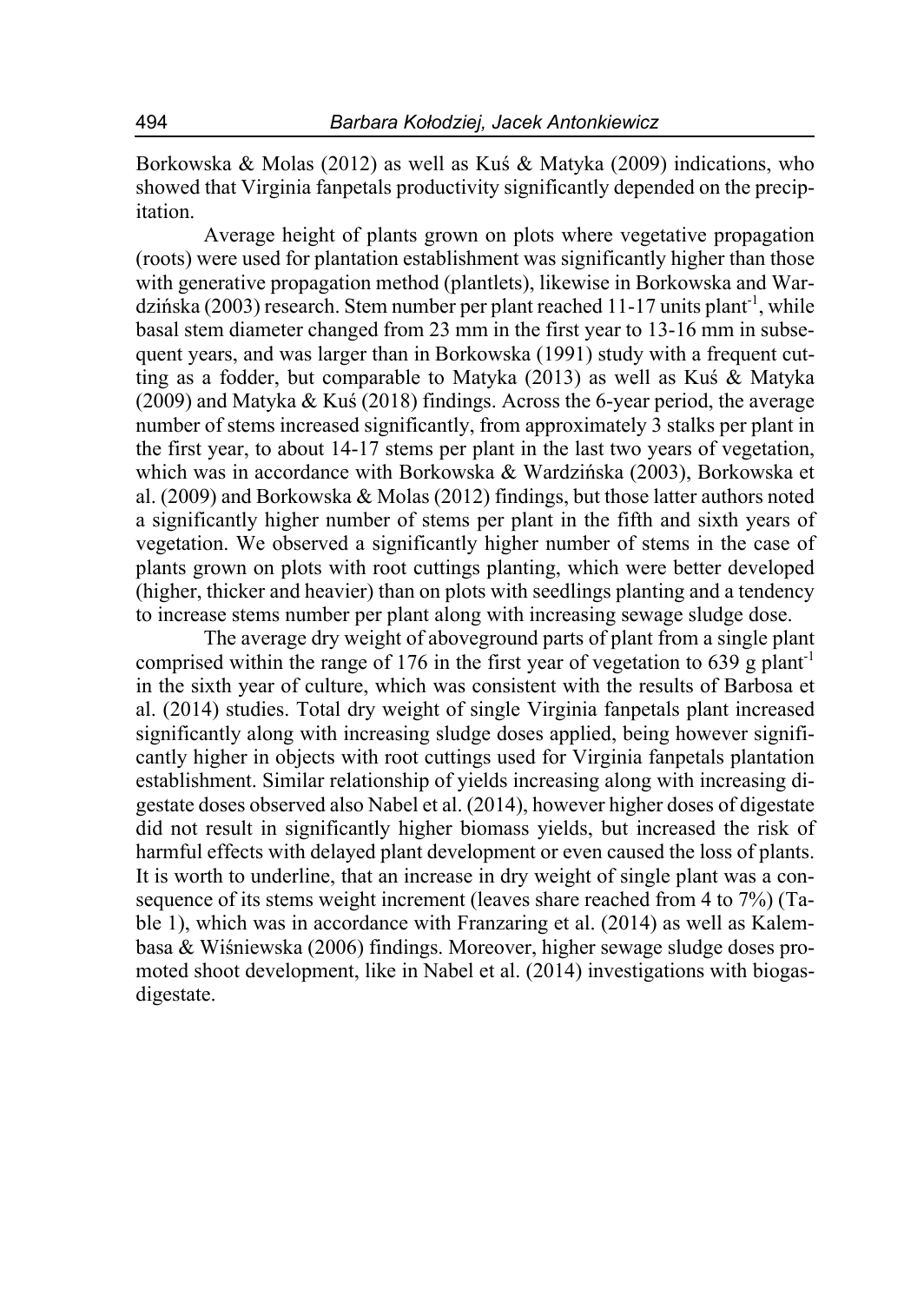| ו<br>ו                                 |
|----------------------------------------|
|                                        |
| is case case case                      |
|                                        |
| くくしょ<br>i                              |
| $\frac{1}{3}$<br> <br> <br> <br> <br>i |
| くうさき                                   |
| i                                      |
|                                        |
| $\frac{1}{\epsilon}$                   |

| Treatment                                            | Average<br>height<br>$\binom{cm}{c}$ | Stem dia-<br>meter<br>(mm) | per plant<br>number<br>Stem | Leaves dry<br>$(g$ plant <sup>-1</sup> )<br>weight | Stem dry<br>$g$ plant <sup>-1</sup><br>weight | Single plant<br>dry weight<br>$(g$ plant <sup>-1</sup> |
|------------------------------------------------------|--------------------------------------|----------------------------|-----------------------------|----------------------------------------------------|-----------------------------------------------|--------------------------------------------------------|
| 0 Mg ha <sup>-1</sup>                                | $234.0^{a}$                          | 12.97ª                     | 10.0 <sup>a</sup>           | 12.2 <sup>a</sup>                                  | $251.5^{a}$                                   | $263.7^{a}$                                            |
| $10 \text{ Mg ha}^{-1}$                              | $260.0^{b}$                          | $15.70^{b}$                | $11.2^{b}$                  | $19.0^{\rm b}$                                     | 404.3 <sup>b</sup>                            | $423.3^{b}$                                            |
| $20$ Mg ha <sup>-1</sup>                             | $275.3$ <sup>cd</sup>                | 16.74°                     | 11.9 <sup>b</sup>           | $35.4^{\circ}$                                     | 464.9°                                        | 500.3°                                                 |
| 40 $Mg$ ha <sup>-1</sup>                             | 288.0°                               | 17.79 <sup>d</sup>         | $12.3^\circ$                | 40.4 <sup>d</sup>                                  | 521.4°                                        | 548.5°                                                 |
| $60$ $Mg$ $ha^{-1}$                                  | 288.7°                               | 18.23 <sup>d</sup>         | $13.5^{\rm d}$              | 35.5 <sup>c</sup>                                  | 562.1 <sup>d</sup>                            | 597.6 <sup>cd</sup>                                    |
| Q.                                                   | $**\ast$                             | $***$                      | $***$                       | $***$                                              | $***$                                         | $***$                                                  |
| root cuttings                                        | 278.6 <sup>b</sup>                   | 16.66 <sup>b</sup>         | $12.4^{b}$                  | 30.0 <sup>b</sup>                                  | 479.0ª                                        | 509.2 <sup>b</sup>                                     |
| plantlets                                            | 269.8ª                               | 15.89ª                     | $12.0^a$                    | $26.9^{\rm a}$                                     | 451.9 <sup>b</sup>                            | 484.2ª                                                 |
| P,                                                   | ***                                  | $***$                      | $***$                       | ¥                                                  | $***$                                         | $***$                                                  |
| 1 <sup>st</sup> year                                 | $173.3^{a}$                          | 23.69 <sup>c</sup>         | 3.2 <sup>a</sup>            | $47.4^{\rm f}$                                     | $142.6^{a}$                                   | 176.0 <sup>a</sup>                                     |
| $2nd$ year                                           | 273.9 <sup>b</sup>                   | $16.37^{b}$                | 9.8 <sup>b</sup>            | 20.8 <sup>c</sup>                                  | $392.6^{b}$                                   | 411.0 <sup>b</sup>                                     |
| 3 <sup>rd</sup> year                                 | 287.4°                               | $14.73^{\rm a}$            | $11.4^\circ$                | 32.3 <sup>d</sup>                                  | 522.4 <sup>d</sup>                            | 554.7 <sup>e</sup>                                     |
| 4 <sup>th</sup> year                                 | 300.7 <sup>cd</sup>                  | $15.22^a$                  | 15.2 <sup>d</sup>           | $35.8^{\circ}$                                     | 494.9 <sup>b</sup>                            | $530.6^{d}$                                            |
| 5 <sup>th</sup> year                                 | 292.8°                               | 13.90 <sup>a</sup>         | 17.0 <sup>e</sup>           | 19.9 <sup>b</sup>                                  | 468.7 <sup>bc</sup>                           | 488.5°                                                 |
| $6th$ year                                           | 296.2°                               | $13.75^{ad}$               | $14.0^{\circ}$              | $17.3^{\rm a}$                                     | $621.9^{\circ}$                               | 639.1 <sup>e</sup>                                     |
| D.                                                   | $***$                                |                            | $***$                       | $***$                                              | $***$                                         | $***$                                                  |
| sludge dose × establish. method                      | n.s.                                 | $\stackrel{*}{*}$          | ¥                           | n.s.                                               | n.s.                                          | n.s.                                                   |
| sludge dose $\times$ year                            | $***$                                | $***$                      | $***$                       | $***$                                              | $***$                                         | $***$                                                  |
| establishment method × year                          | $***$                                | n.s.                       | n.s.                        | ***                                                | $***$                                         | $***$                                                  |
| sludge dose $\times$ establish. method $\times$ year | ∗                                    | $***$                      | $***$                       | n.s.                                               | n.s.                                          | n.s.                                                   |

test); +Values presented for sewage sludge DM dose and plantation establishment method are the means across 6 years and other The level of significance are indicated by an asterisk (\*0.01< *P*≤ 0.05; \*\*0.001< *P*≤ 0.01; \*\*\* *P*≤ 0.001; n.s. - not significant) – results of multivariate Anova; the values designated by different lower case letters are significantly different (results of Tukey results of multivariate Anova; the values designated by different lower case letters are significantly different (results of Tukey test); †Values presented for sewage sludge DM dose and plantation establishment method are the means across 6 years and other The level of significance are indicated by an asterisk (\*0.01< P $\leq$  0.05; \*\*\*0.001< P $\leq$  0.01; \*\*\* P $\leq$  0.001; n.s. - not significant) treatments treatments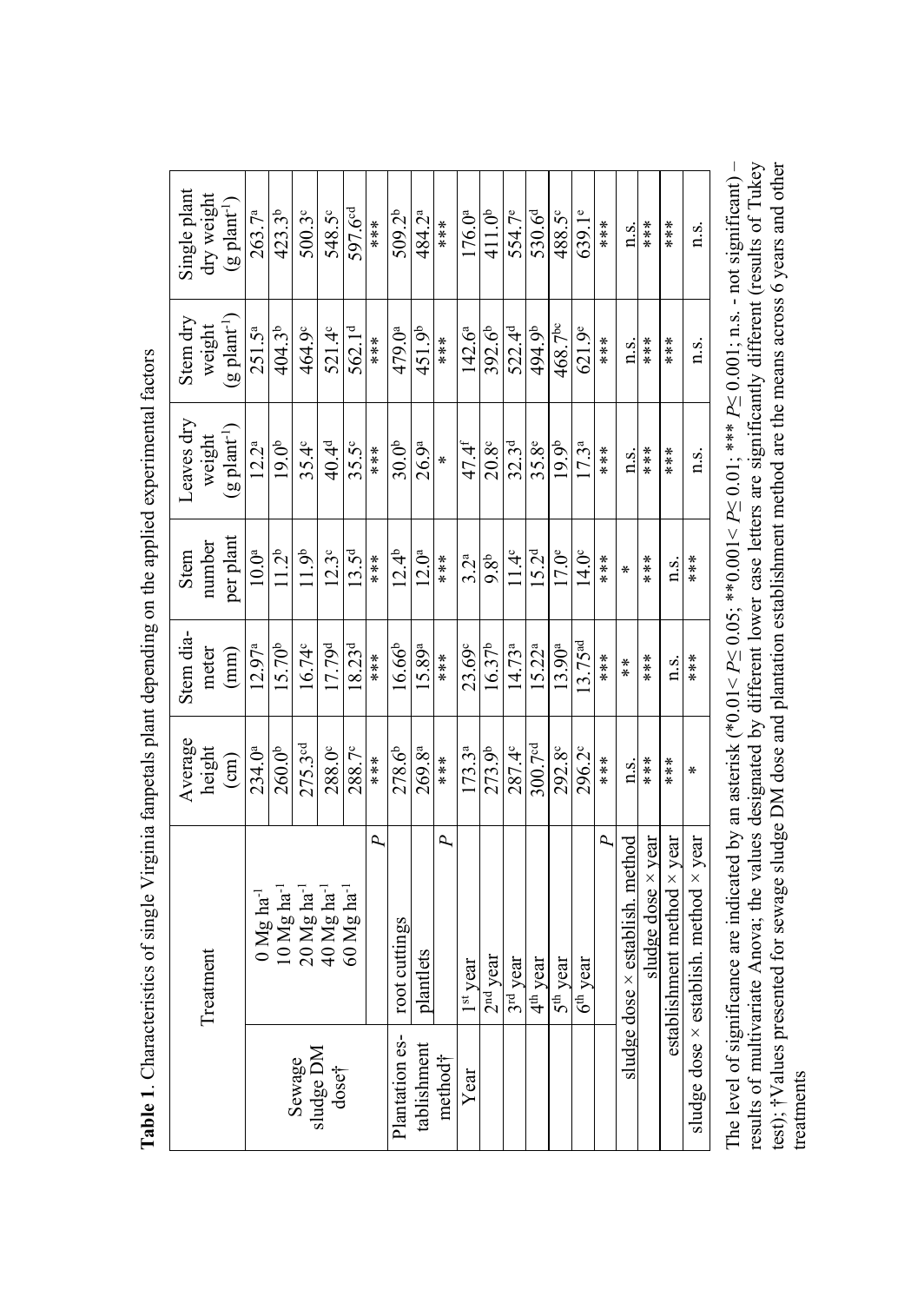

**Fig. 1.** Yields of dry weight of Virginia fanpetals biomass harvested in the autumn depending on the applied experimental factors (average from six following years of its vegetation). The vertical bars indicate the standard error of the mean values ( $n = 3$ )

Dry biomass yields of Virginia fanpetals over the following six years of cultivation are shown in Table 2, 3 as well as at Figure 1 (derived from the autumn harvesting only). In the first year of the field vegetation Virginia fanpetals productivity was negligible (Figure 1), similarly as in Borkowska & Wardzińska (2003), Borkowska (2005), Borkowska et al. (2009), Borkowska & Molas (2012, 2013) as well as von Gehrena et al. (2019) experiments. Hence, it should be taken into account that the yield from the first year caused a significant decrease in the 6-year average values – Table 2. Mean productivity of Virginia fanpetals harvested in autumn observed in this study (Figure 1) was close to the one reported by other researchers, who worked in the same area (Table 4). However, in Borkowska & Molas (2012, 2013) experiments, Virginia fanpetals yields reached about 20  $\text{Mg}$  ha<sup>-1</sup> DM in the fourth year of plant vegetation, whereas in our study similar 'ceiling' biomass yields were obtained already in the second year of plant vegetation. In the following year we observed an increases in Virginia fanpetals yielding (probably as a result of favorable weather conditions) but after that, the average dry biomass yields significantly decreased, remaining almost at the second year yield level (Figure 1, Table 2, 3). In Kuś & Matyka (2009) experiment however Virginia fanpetals yields increased progressively along with following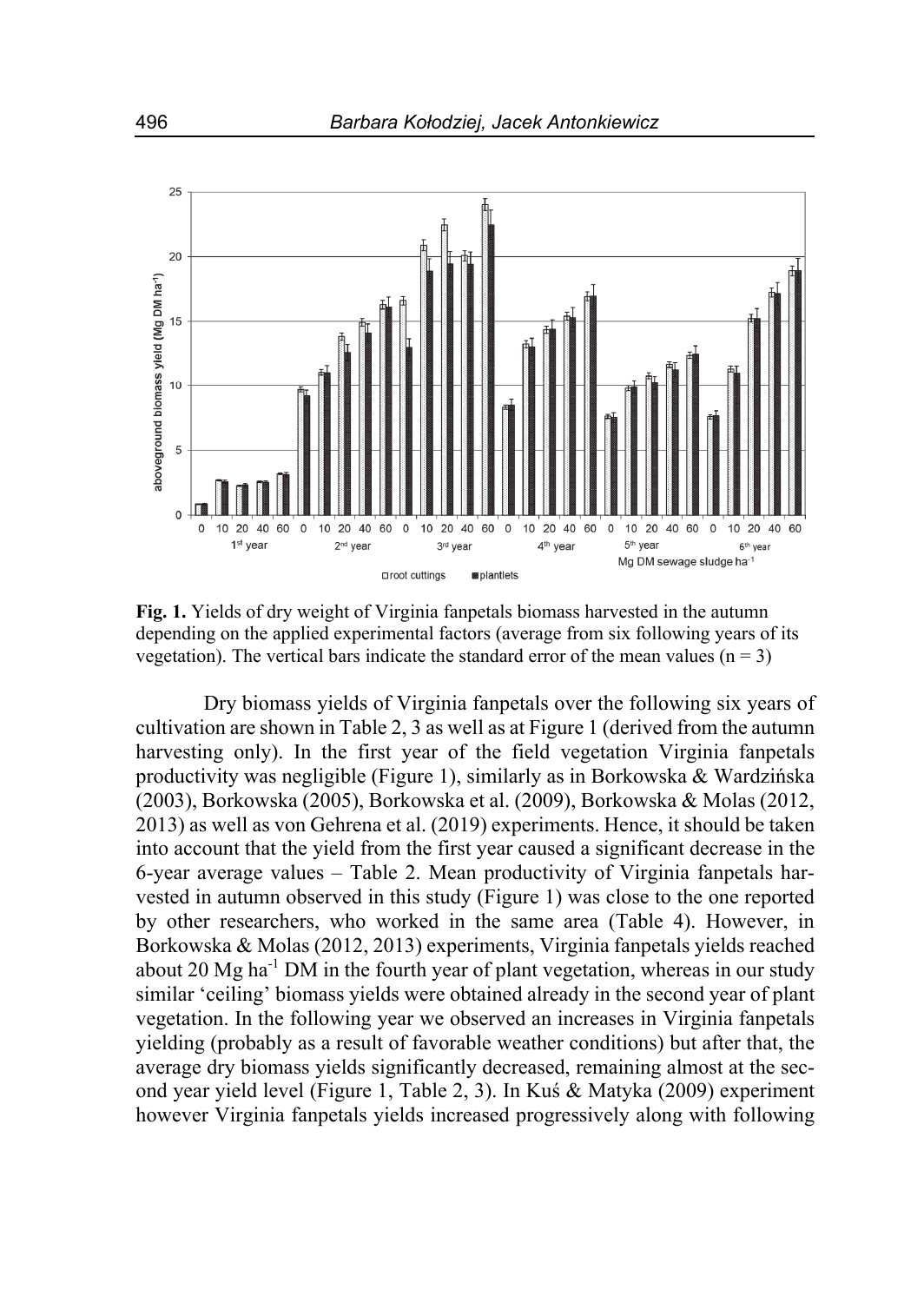years of the experiment. That phenomenon could be explained by different soil type and fertilization in our and Kuś & Matyka (2009) as well as Matyka & Kuś (2018) experiments (in our study soil were enriched in sewage sludge only once, before plantation establishment), the exhaustion of crops after record-breaking yields in the previous year and the poor weather conditions. The confirmation of that explanation was the changes of autumn yielding on the object control (without fertilization) – Figure 1, where there was no such high reductions in yielding of plant as on the objects with sewage sludge application. Similar level of Virginia fanpetals yields noted also Slepetys et al. (2012) and Šiaudinis et al. (2015) in Lithuania. Dry biomass yield was significantly affected by the method of plantation establishment, sludge dose, year, harvest date and all their interactions (Table 2, 3). The plants propagated as seedlings produced 8% lower dry biomass yields over the six years of cultivation than those propagated through root cuttings (*P* < 0.0001). Research on Virginia fanpetals' cultivation under Central-East European growth and climate conditions has indicated the possibility of harvesting 9-17 Mg ha<sup>-1</sup> DW yearly, from plantation established by seeds (Borkowska  $\&$ Wardzińska 2003), and 20 Mg ha<sup>-1</sup> DM oven dry, planted by root cuttings (Borkowska & Styk 2006). Differences in dry biomass yield due to method of plantation establishment of Virginia fanpetals have also been reported by other researchers (Borkowska & Wardzińska 2003). However, in our experiment such evident differences were obtained in the first three years of vegetation, probably due to the better growth of vegetatively propagated plants and the weather conditions (lower precipitation in June and July during seedlings establishing at the field, while plants from root cuttings benefited more from the stocks of water stored in the soil before planting). What is more, in the first year of vegetation plants from nurse-in-tray plantlets production stayed in the field shorter than plants propagated by roots. In the consecutive years of plant vegetation differences in Virginia fanpetals yielding caused by two compared methods of plantation establishment almost disappeared (Figure 1 – autumn harvesting), which was consistent with Borkowska & Styk (2006) as well Nahm & Mohrat (2018) results.

It was confirmed also by biometric measurements indicated significant differences between plants from the two compared methods of plantation establishment over the six year period (Table 1).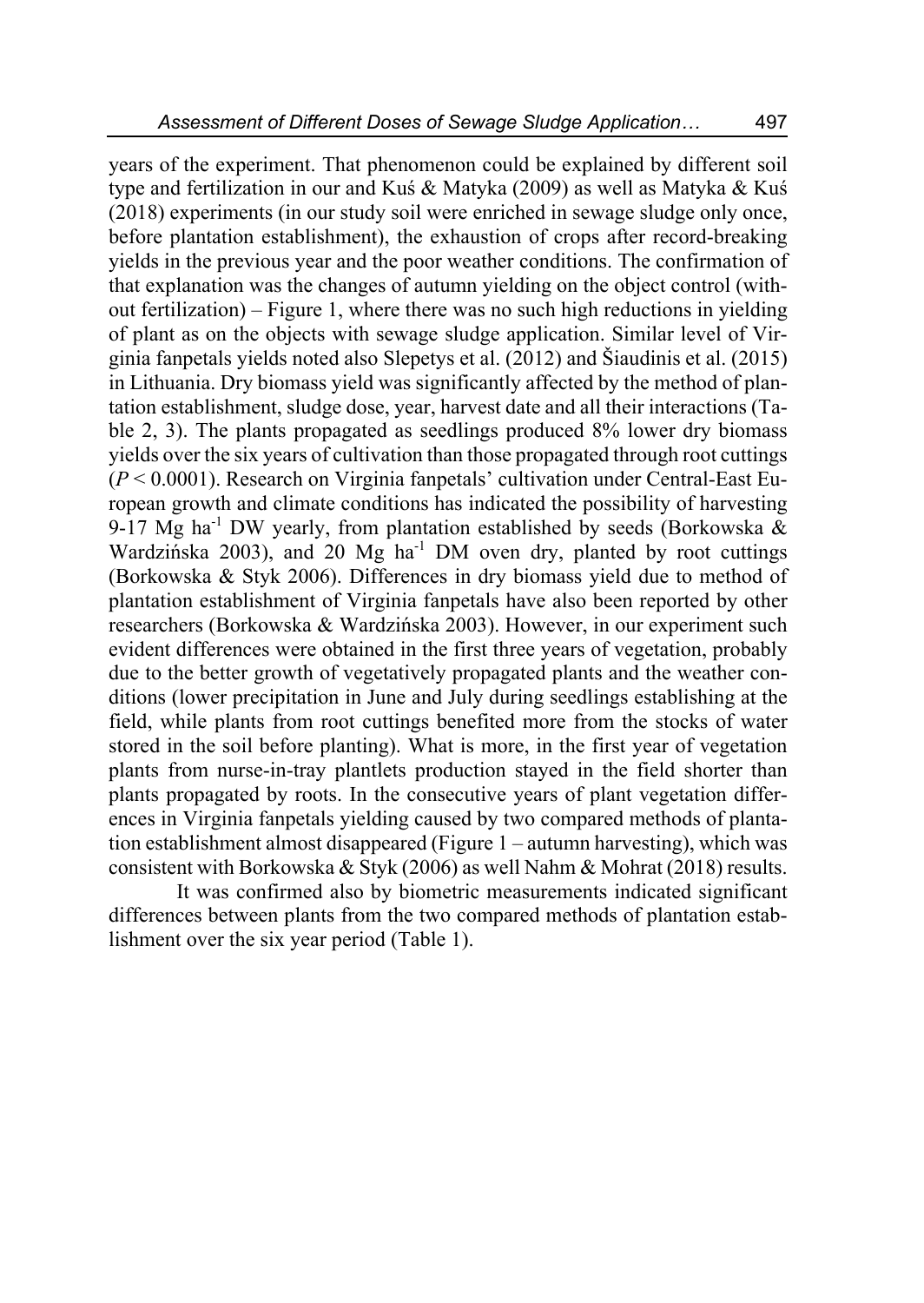|                             | Treatment                                                                                                                                    | Yield of air dry weight<br>of biomass $(Mg ha^{-1})$                                           | Primary energy<br>yields $(MJ·Mg^{-1}·a^{-1})$                                                |
|-----------------------------|----------------------------------------------------------------------------------------------------------------------------------------------|------------------------------------------------------------------------------------------------|-----------------------------------------------------------------------------------------------|
| Sewage<br>sludge DM<br>dose | $0$ Mg ha <sup>-1</sup><br>$10$ Mg ha <sup>-1</sup><br>$20$ Mg ha <sup>-1</sup><br>$40$ Mg ha <sup>-1</sup><br>$60$ Mg ha <sup>-1</sup><br>P | $6.44^{\rm a}$<br>$8.45^{b}$<br>10.53 <sup>c</sup><br>11.40 <sup>d</sup><br>$11.38^{d}$<br>*** | $107.6^{\circ}$<br>140.3 <sup>b</sup><br>$159.7^{\circ}$<br>$186.4^{d}$<br>$184.5^{d}$<br>*** |
| Plantation                  | root cuttings                                                                                                                                | 9.99 <sup>b</sup>                                                                              | 161.2 <sup>b</sup>                                                                            |
| esta-                       | plantlets                                                                                                                                    | 9.18 <sup>a</sup>                                                                              | $148.3^{a}$                                                                                   |
| blishment                   | $\overline{P}$                                                                                                                               | ***                                                                                            | ***                                                                                           |
| Harvest date                | autumn                                                                                                                                       | $12.13^{\circ}$                                                                                | $196.0^\circ$                                                                                 |
|                             | winter                                                                                                                                       | 9.19 <sup>b</sup>                                                                              | $148.4^{b}$                                                                                   |
|                             | spring                                                                                                                                       | $7.42^{\rm a}$                                                                                 | 119.7 <sup>a</sup>                                                                            |
|                             | $\boldsymbol{P}$                                                                                                                             | ***                                                                                            | ***                                                                                           |
| Year                        | $1st$ year                                                                                                                                   | $1.83^{a}$                                                                                     | 29.7 <sup>a</sup>                                                                             |
|                             | $2nd$ year                                                                                                                                   | 11.06 <sup>d</sup>                                                                             | 178.8 <sup>b</sup>                                                                            |
|                             | 3rd year                                                                                                                                     | $14.53^e$                                                                                      | 235.0 <sup>d</sup>                                                                            |
|                             | 4 <sup>th</sup> year                                                                                                                         | 11.02 <sup>d</sup>                                                                             | $177.9^{\circ}$                                                                               |
|                             | $5th$ year                                                                                                                                   | 8.39 <sup>b</sup>                                                                              | $135.5^e$                                                                                     |
|                             | $6th$ year                                                                                                                                   | 10.64 <sup>c</sup>                                                                             | $171.3$ <sup>f</sup>                                                                          |
|                             | $\boldsymbol{P}$                                                                                                                             | ***                                                                                            | ***                                                                                           |

| Table 2. Yields of dry weight (Mg ha <sup>-1</sup> ) of biomass as well as primary energy yields |  |  |
|--------------------------------------------------------------------------------------------------|--|--|
| $(MJ·Mg-1·a-1)$ of Virginia fanpetals depending on the applied experimental factors              |  |  |

significant at the 0.001 probability level; n.s. – not significant – results of multivariate Anova; the values designated by different lower case letters are significantly different (results of Tukey test)

Sewage sludge application significantly affected dry biomass yield across the methods of plantation establishment and the dates of harvesting. The highest average dry yields of biomass were collected from plots fertilized with the highest municipal sewage sludge doses, while lower sewage sludge doses (10 and 20  $Mg$  ha<sup>-1</sup> DM) introduced into the soil before the experiment establishment caused on average 31 and 63% yield increment compared to the control object, respectively. This could be due to the nutrients present in sewage sludge which might have enhanced plant growth even without the application of inorganic fertilizer as a source of plant nutrition (Singh & Agrawal 2008, Seleiman et al. 2013, Usman et al. 2012). It is worth to underline that higher sewage sludge application was connected with almost equal *S. hermaphrodita* yielding, without any significant differences (Table 2). Thus, an inversion point of the relationship between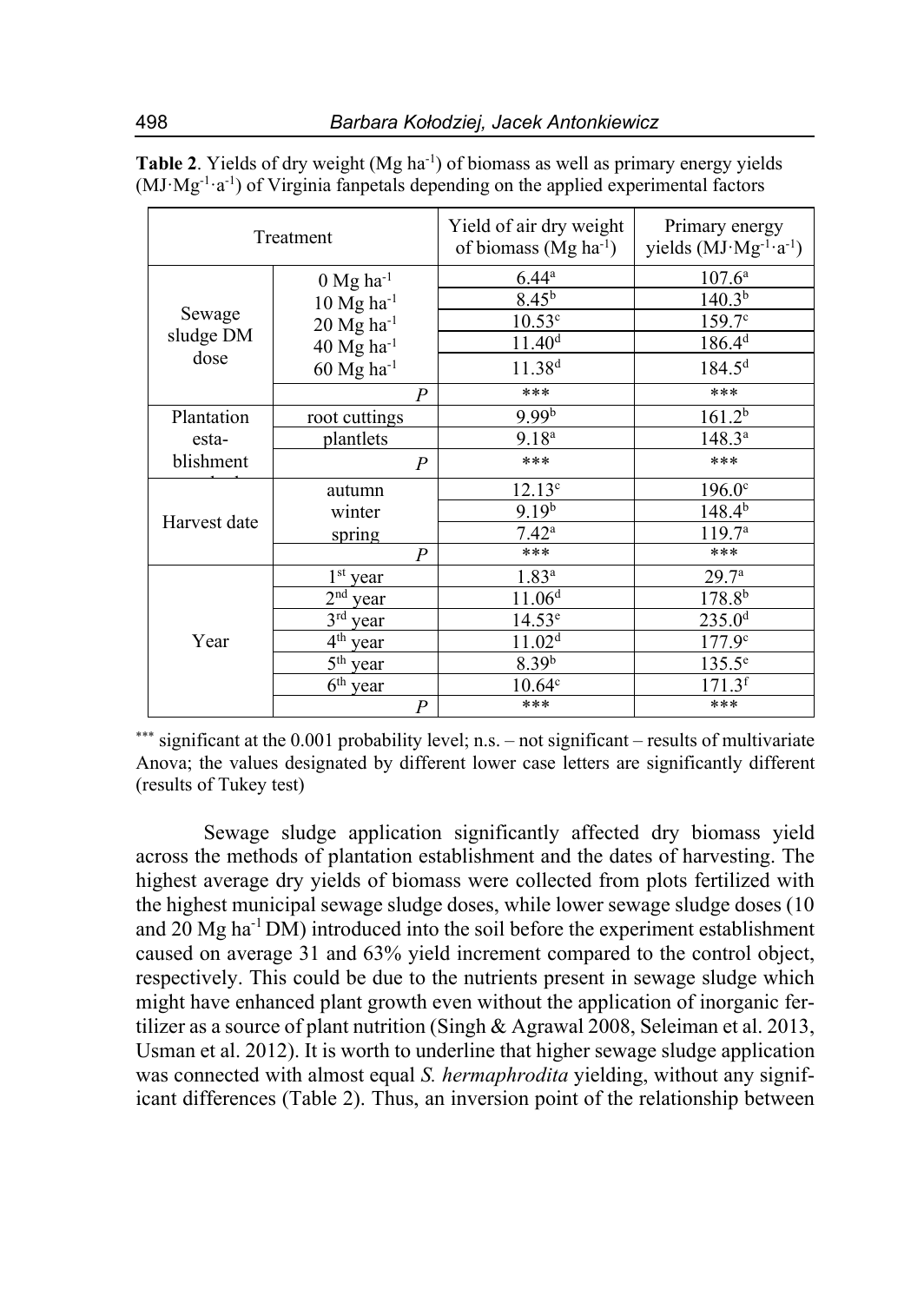the sewage sludge application and yield increases indicated that sludge supply beyond  $40$  Mg ha<sup>-1</sup> DM is not reasonable.

| Effect                                                             |                |           | Yield of air dry<br>weight of biomass | Primary energy<br>yields |           |  |
|--------------------------------------------------------------------|----------------|-----------|---------------------------------------|--------------------------|-----------|--|
|                                                                    |                | $F$ value | $P$ value                             | $F$ value                | $P$ value |  |
| Sludge dose                                                        | 4              | 454.95    | 0.0001                                | 454.95                   | 0.0001    |  |
| Establishment method                                               | 1              | 200.19    | 0.0001                                | 200.19                   | 0.0001    |  |
| Harvest date                                                       | $\overline{2}$ | 953.18    | 0.0001                                | 953.18                   | 0.0001    |  |
| 'Year                                                              | 5              | 1493.88   | 0.0001                                | 1493.88                  | 0.0001    |  |
| Sludge dose $\times$ establishment<br>method                       | 4              | 4.61      | 0.012                                 | 4.61                     | 0.012     |  |
| Sludge dose × harvest date                                         | 8              | 22.24     | 0.0001                                | 22.24                    | 0.0001    |  |
| Establishment method $\times$ harvest<br>date                      | $\overline{2}$ | 8.93      | 0.002                                 | 8.93                     | 0.002     |  |
| Sludge dose × year                                                 | 20             | 25.47     | 0.0001                                | 25.47                    | 0.0001    |  |
| Establishment method × year                                        | 5              | 30.06     | 0.0001                                | 30.06                    | 0.0001    |  |
| Harvest date $\times$ year                                         | 10             | 85.59     | 0.0001                                | 85.59                    | 0.0001    |  |
| Sludge dose $\times$ establishment<br>method $\times$ year         | 20             | 3.71      | 0.001                                 | 3.71                     | 0.001     |  |
| Sludge dose $\times$ harvest date $\times$ year                    | 40             | 2.18      | 0.8889                                | 2.18                     | 0.8889    |  |
| Establishment method $\times$ harvest<br>date $\times$ year        | 10             | 4.30      | 0.0001                                | 4.30                     | 0.0001    |  |
| Sludge dose $\times$ establishment<br>method $\times$ harvest date | 8              | 3.26      | 0.0013                                | 3.26                     | 0.0013    |  |

**Table 3.** Analysis of variance of Virginia fanpetals dry weight yield and primary energy yields based on measurements from six following years of its vegetation

Similar relationship of yields increasing along with increasing sewage sludge dose observed also Nabel et al. (2014) after digestate application as well as Seleiman et al. (2013) – in other energy plants. Measurements of single Virginia fanpetals plant (Table 1) indicate that they perfectly use fertilization potential of sludge. Positive reaction of *S. hermaphrodita* plant for sludge application noted also Borkowska et al. (2001), Augustynowicz et al. (2008) and Strzelczyk (2013).

We also observed a significant effect  $(P < 0.0001)$  of year (age of plant) and climatic conditions) on Virginia fanpetals productivity. We recorded a significant increase in yield up to the third year of vegetation, when the major minerals resources brought into the soil along with increasing doses of sludge applied were available for plants, and then a significant reduction of biomass yields. This confirms earlier observations of Szempliński et al. (2014), who reported yield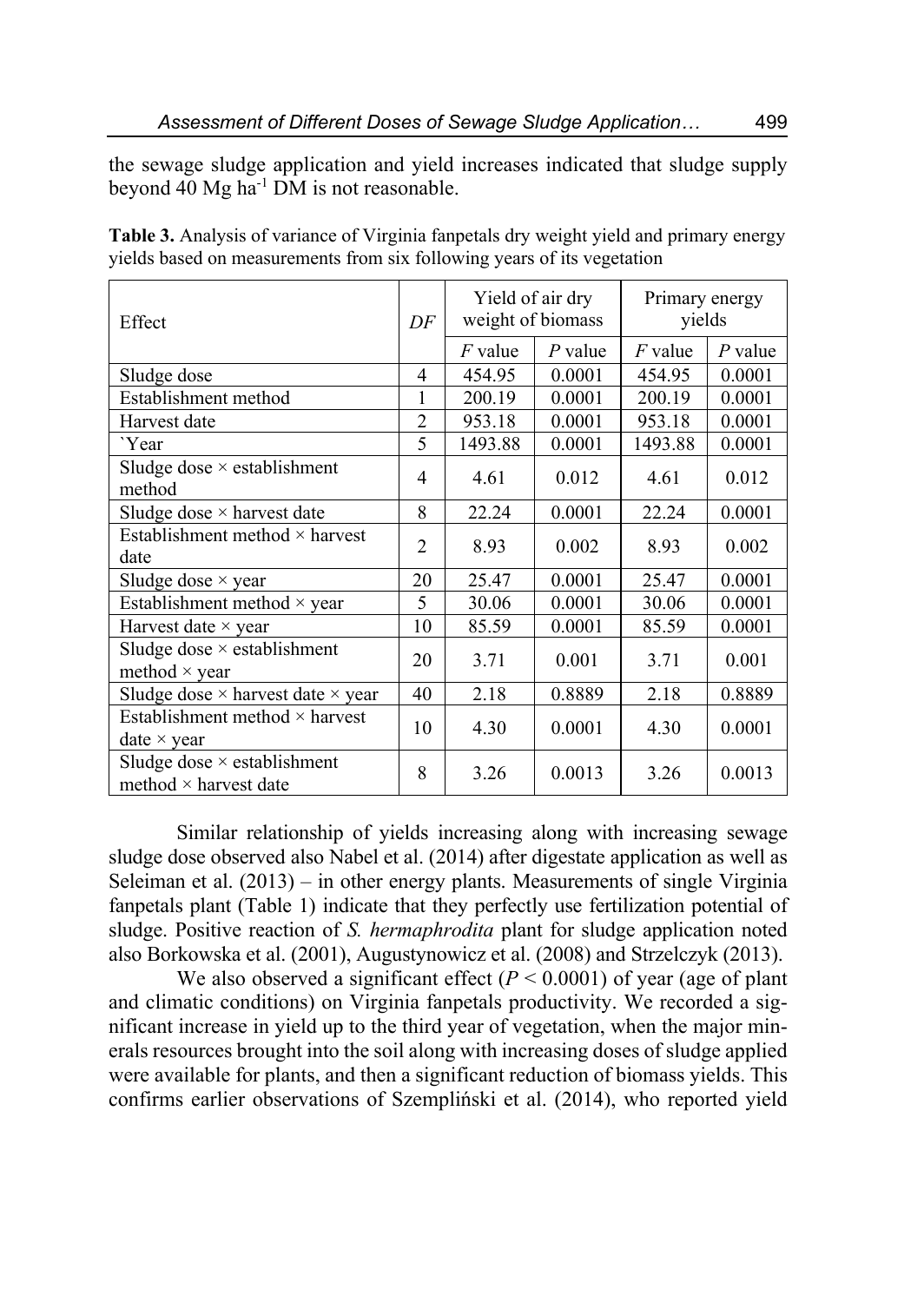increase during first three years of *S. hermaphrodita* vegetation and after that yields naturally decreasing.

| No. year after establishment | Borkowska and Wardzińska (2003) | Borkowska et al. (2009) | Borkowska and Molas (2013) | Szempliński et al. (2014) | Kuś and Matyka (2009) | Borkowska et al. (2001) |
|------------------------------|---------------------------------|-------------------------|----------------------------|---------------------------|-----------------------|-------------------------|
| $\mathbf{1}$                 | 3.71                            | 2.61                    | 2.51                       | n.d.                      | n.d.                  | 4.85                    |
| $\overline{2}$               | $10.2\,$                        | 8.12                    | 14.47                      | 10.3                      | n.d.                  | 3.93                    |
| $\mathfrak{Z}$               | 7.99                            | 11.98                   | 15.52                      | 11.6                      | 9.0                   | 9.28                    |
| $\overline{\mathbf{4}}$      | n.d.                            | 11.00                   | 19.6                       | 7.8                       | $11.4\,$              | 9.35                    |
| 5                            | n.d.                            | n.d.                    | n.d.                       | n.d.                      | 9.6                   | n.d.                    |
| 6                            | n.d.                            | n.d.                    | n.d.                       | n.d.                      | 6.9                   | n.d.                    |

| Table 4. Sample dry yields of Virginia fanpetals' biomass |  |
|-----------------------------------------------------------|--|
| in the studies conducted in Poland                        |  |

n.d. – no data

Delaying of biomass harvesting causes usually a reduction in energy crop yields and at the same time an increase of cellulose content in the dry matter and a water reduction (Lewandowski & Heinz, 2003). In the current study three dates of biomass harvesting (performed in late autumn, in winter and in the spring) were compared. An autumn harvesting¸ carried out immediately at the end of growing season, proved to be the most favorable. Virginia fanpetals plants harvested at that time produced significantly  $(P < 0.0001)$  the highest yield of dry biomass (Table 2, 3). During the winter average dry biomass yields were significantly lower (by 24.2%) compared to those obtained in the autumn. The lowest biomass yields were obtained at early spring – the reduction reached almost 38.8% compared to the autumn harvest. The mean daily loss observed in a current study was  $0.25\%$  day<sup>-1</sup>. Thus, autumn harvest offers better yields than late harvesting, mainly due to a loss of harvestable biomass during winter, but on the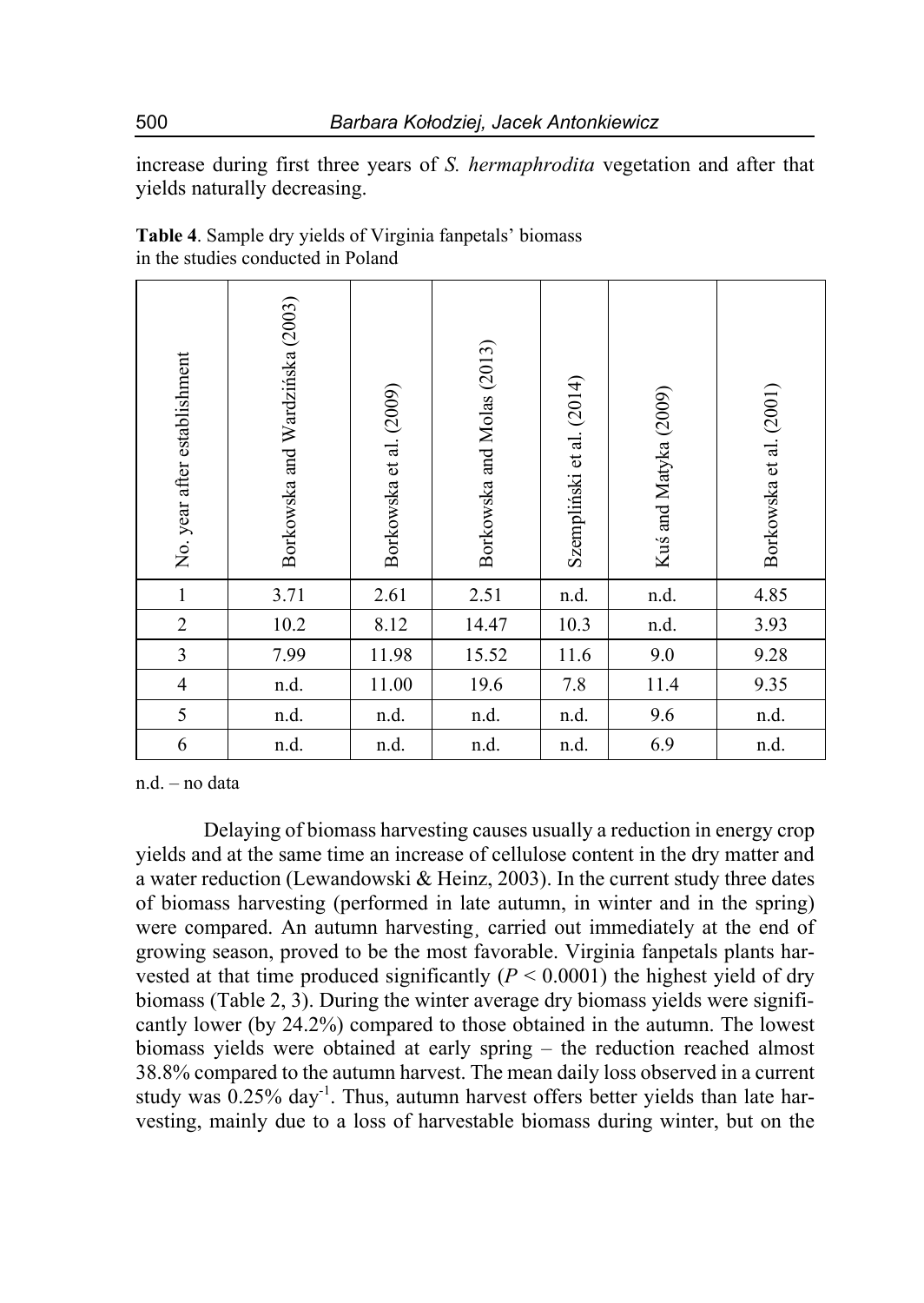other side, in the spring a significant reduction of water and improvement of combustion quality was observed by Borkowska (2005) and was described by Nahm & Mohrat (2018). Similar relationship in experiments with delayed miscanthus harvesting observed Lewandowski & Heinz (2003). We also observed a significant interactions of sludge dose, year, and the harvest date in Virginia fanpetals biomass yields within 6-year study (Table 3).

# **3.2. Biomass characteristic**

Moisture content in Virginia fanpetals biomass harvested in autumn reached up to 30% (Table 5) and was comparable to Borkowska (2005), Kuś & Matyka (2009), Szyszlak-Bargłowicz & Piekarski (2009) as well as Borkowska & Molas (2013) findings, but lower than that obtained in Slepetys et al. (2012) experiments. Borkowska (2005) as well as Borkowska & Molas (2013) studies indicated, that there is an advantage to the late harvest as it reduces the amount of drying that is required to obtain low moisture content. Lower moisture content in *S. hermaphrodita* biomass was achieved in objects with the lowest doses of sewage sludge, probably associated with smaller stems which tend to dry faster.

A very important indicator of biomass quality is also ash and sulphur content. Biomass ash has a relatively low melting point, which can lead to slagging and fouling the combustion chamber or boiler, while high sulfur content can pose corrosion problems (Obernberger et al. 1997). A positive feature of Virginia fanpetals biomass were significantly low ash (from 3.5 to 5.7%) and sulfur content (from 0.03 to 0.09%), which was comparable with Kalembasa & Wiśniewska (2008) as well as Slepetys et al. (2012) and von Gehrena et al. (2019) findings.

|                          | Treatment                                            | Moisture<br>content $(\% )$ | Ash<br>content $(\% )$ | Sulfur<br>content $(\% )$ | Net calorific value<br>$(MJ \cdot kg^{-1})$ |
|--------------------------|------------------------------------------------------|-----------------------------|------------------------|---------------------------|---------------------------------------------|
|                          |                                                      | $24.6^{b}$                  | $3.5^{\rm a}$          | 0.03 <sup>a</sup>         | 16.61 <sup>c</sup>                          |
|                          | $0$ Mg ha <sup>-1</sup><br>$10$ Mg ha <sup>-1</sup>  | $25.6^{\circ}$              | 4.7 <sup>b</sup>       | 0.09 <sup>c</sup>         | 16.59c                                      |
| Sewage sludge DM<br>dose | $20$ Mg ha <sup>-1</sup>                             | 23.1 <sup>a</sup>           | 3.9 <sup>a</sup>       | 0.03 <sup>a</sup>         | $16.71$ <sup>d</sup>                        |
|                          | $40$ Mg ha <sup>-1</sup><br>$60$ Mg ha <sup>-1</sup> | $25.1^{\circ}$              | $5.1^\circ$            | $0.05^{b}$                | $16.35^{b}$                                 |
|                          |                                                      | 30 <sup>d</sup>             | 5.7 <sup>c</sup>       | 0.06 <sup>b</sup>         | $16.22^a$                                   |
|                          | P                                                    | ***                         | ***                    | ***                       | ***                                         |

**Table 5**. The fuel characteristics of Virginia fanpetals biomass depending on the sewage sludge dose

\*\*\*\* significant at the 0.001 probability level – results of one-way Anova; the values designated by different lower case letters are significantly different (results of Tukey test)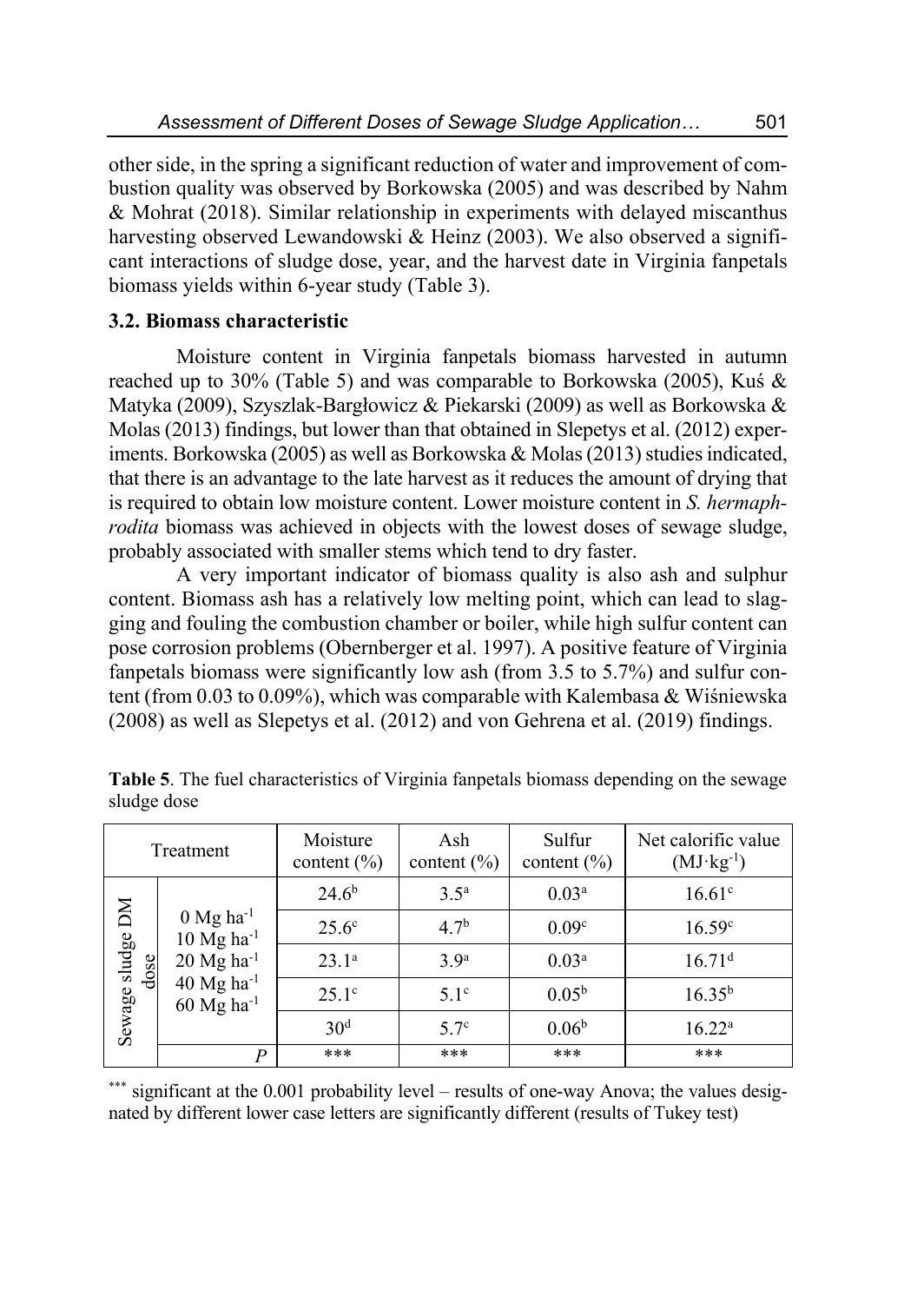The thermal energy was assessed also on the basis of the net calorific values (lower heating values). The highest values of the net calorific value as well as the lowest ash and sulfur content were obtained on the control objects and after application lower doses of sludge. Similarly, in the case of other energy crops, there was noted an increase of lower heating value after sewage sludge was applied (Seleiman et al. 2013). The net calorific value was shaped by percentage of moisture content in the biomass. Obtained in the current study LHV levels were in accordance with Szyszlak-Bargłowicz & Piekarski (2009), whereas Jasinskas et al. (2014), Szempliński et al. (2014) and von Gehrena et al. (2019) stated slightly higher gross calorific value of *Sida*, but confirmed the differences between calorific values of biomass collected in the winter and spring.

In the case of energy crops a very important indicator of its quality is the energy value of yield (Table 2, 3). Significantly  $(P < 0.001)$  the highest value of the parameter was obtained for plantation established by roots (161.2 MJ  $Mg^{-1}$  a<sup>-1</sup>). On average, about 8% less energy value was found in plants grown on plots with plantlets planting. However, regardless of the plantation establishment method and the harvest date, the highest average Virginia fanpetals biomass energy value was calculated for the objects fertilized with 40 and 60  $Mg$  ha<sup>-1</sup> sewage sludge (Table 2). Alike in the case of other energy crops, increasing gross energy yields were produced following sewage sludge application (Seleiman et al. 2013). Similar level of energy efficiency reported Szempliński et al. (2014) and Matyka (2013), while higher energy production from 1 ha of land by *S. hermaphrodita* noted Borkowska & Molas (2012), but those authors adopted for calculations the one, high value of the higher heat value of  $18.74 \text{ MJ kg}^{-1}$  of dry biomass, while comparable energy yields were obtained by Borkowska et al. (2009) in the experiment with different mineral fertilization doses. When it comes to identify the optimum date for biomass harvesting, an autumn date proved to be the most favorable, as the plants produced the highest yields of aboveground parts with a relatively high calorific value. Slightly less favorable seems to be a winter harvesting, when we recorded an average energy value yield lower by 24.3% compared to that obtained in the autumn. The lowest energy value of biomass (mainly due to significantly lower biomass yields) was obtained in the case of harvesting conducted in the early spring – on average by 38.9% lower in relation to the autumn one – Table 2. Observed trend of decreasing of total thermal energy potentially produced by combustion of Virginia fanpetals biomass during later harvesting was in accordance with Lewandowski & Heinz (2003) findings on miscanthus. The effect of date of harvesting interacted with sludge application  $(P \leq$ 0.0001) and plantation establishment method in primary energy yields within the study.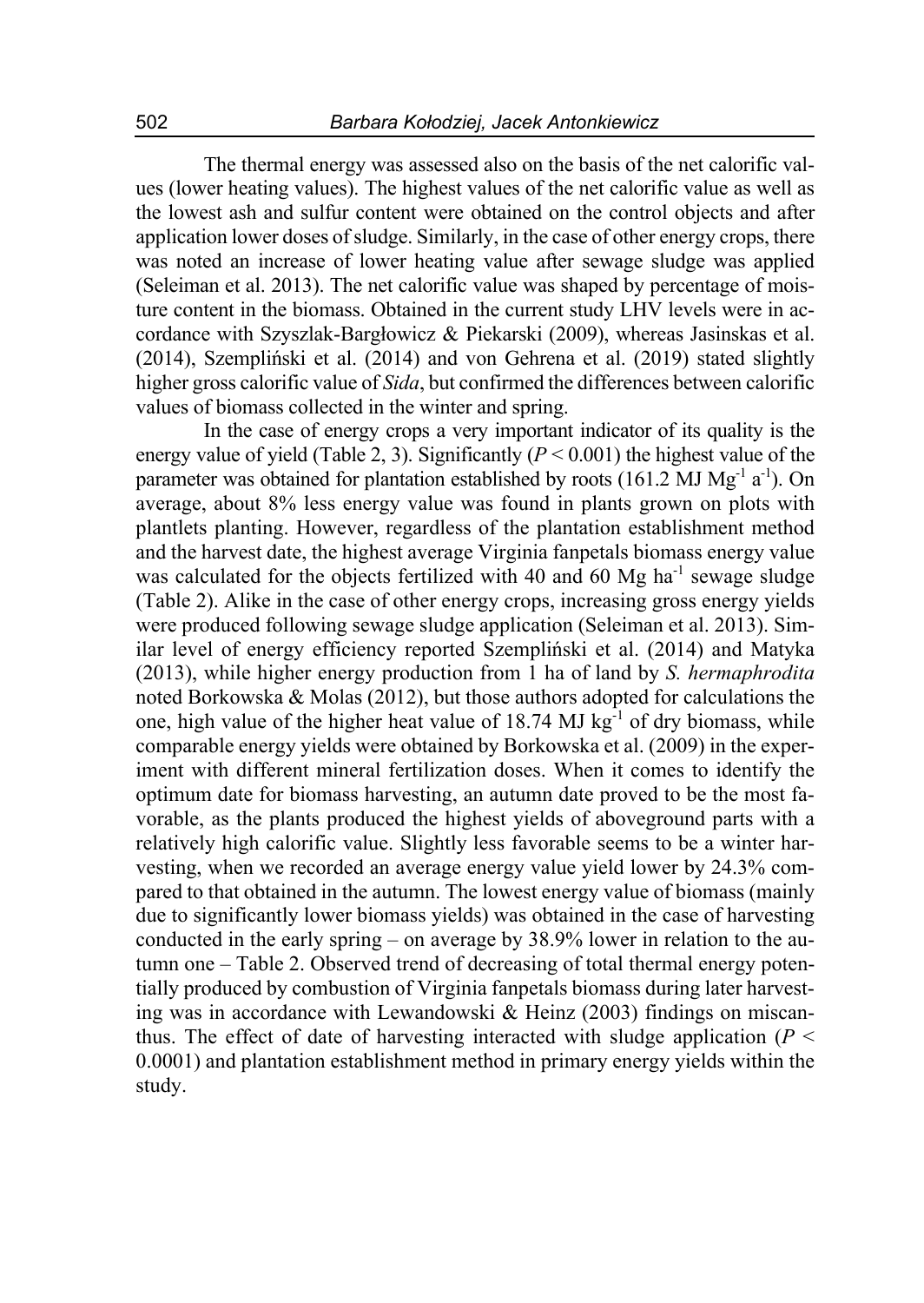#### **3.3. Plant nutrient concentration and accumulation**

For biofuel purposes, high cellulose content and low lignin content, minimum moisture, ash and other mineral elements (N, P, K, S and to a lesser degree Ca, Mg) are desired biomass chemical characteristics to improve conversion efficiency (Obernberger et al. 1997). Excessive mineral nutrients levels within the harvested material can cause corrosion, slagging, fouling and environmentally harmful emissions (Szyszlak-Bargłowicz 2014).

In the current study, sewage sludge dose and morphological part of plant significantly affected macronutrients content by Virginia fanpetals plants (Table 6). Generally, *S. hermaphrodita* stalks contained significantly higher amounts of nitrogen, phosphorus, potassium, and magnesium, while its leaves accumulated more sodium and calcium (Table 7). An opposite tendency was obtained by Kalembasa & Wiśniewska (2006, 2008) and Szyszlak-Bargłowicz (2014), who noted higher content of all analyzed macroelements in *Sida* leaves, but their examination was performed in full plants vegetation phase, while our results were collected just before leaves dropping and plants harvesting in late autumn. What is more, content of all studied elements in *S. hermaphrodita* plants strictly depended on the dose of sewage sludge introduced before the establishment of the experiment (increasing the dose caused an increase in the content of elements studied in the aerial parts of plants). A similar tendency was observed in Strzelczyk (2013) studies, while the opposite trend was stated in the case of other energy plants by Seleiman et al. (2013). Wherein the content was not strictly proportional, because 6-fold increase in sludge dose caused a relatively small increase in the content of macronutrients in plant tissues. Independently of the plantation establishment method, significantly greater macronutrients concentrations were noted in *S. hermaphrodita* biomass obtained from plots fertilized with the maximum dose of sewage sludge, suggesting its important fertilizer role.

On the other side, the lowest macronutrients content was stated in the control object, which was characterized only by natural content of biogenic elements in the soil. The same tendency were reported in Strzelczyk (2013) experiments with Virginia fanpetals grown in soil irrigated with municipal wastewater, Barbosa et al. (2014) experiments with digestate fertilization, Kalembasa  $\&$ Wiśniewska (2006) with increasing mineral fertilization level, while Kalembasa & Wiśniewska (2008), Szyszlak-Bargłowicz (2014) as well as Slepetys et al. (2012) did not observed significant changes in elements analyzed content on plots with increasing mineral fertilization. The effect of the sewage sludge dose interacted with morphological part of plant  $(P < 0.001)$  in macronutrients under study within six following years of *Sida* vegetation. However, despite slightly lower amount of N, P and K in generatively propagated tissues, we did not recorded a significant effect of the method of plantation establishment of *S. hermaphrodita*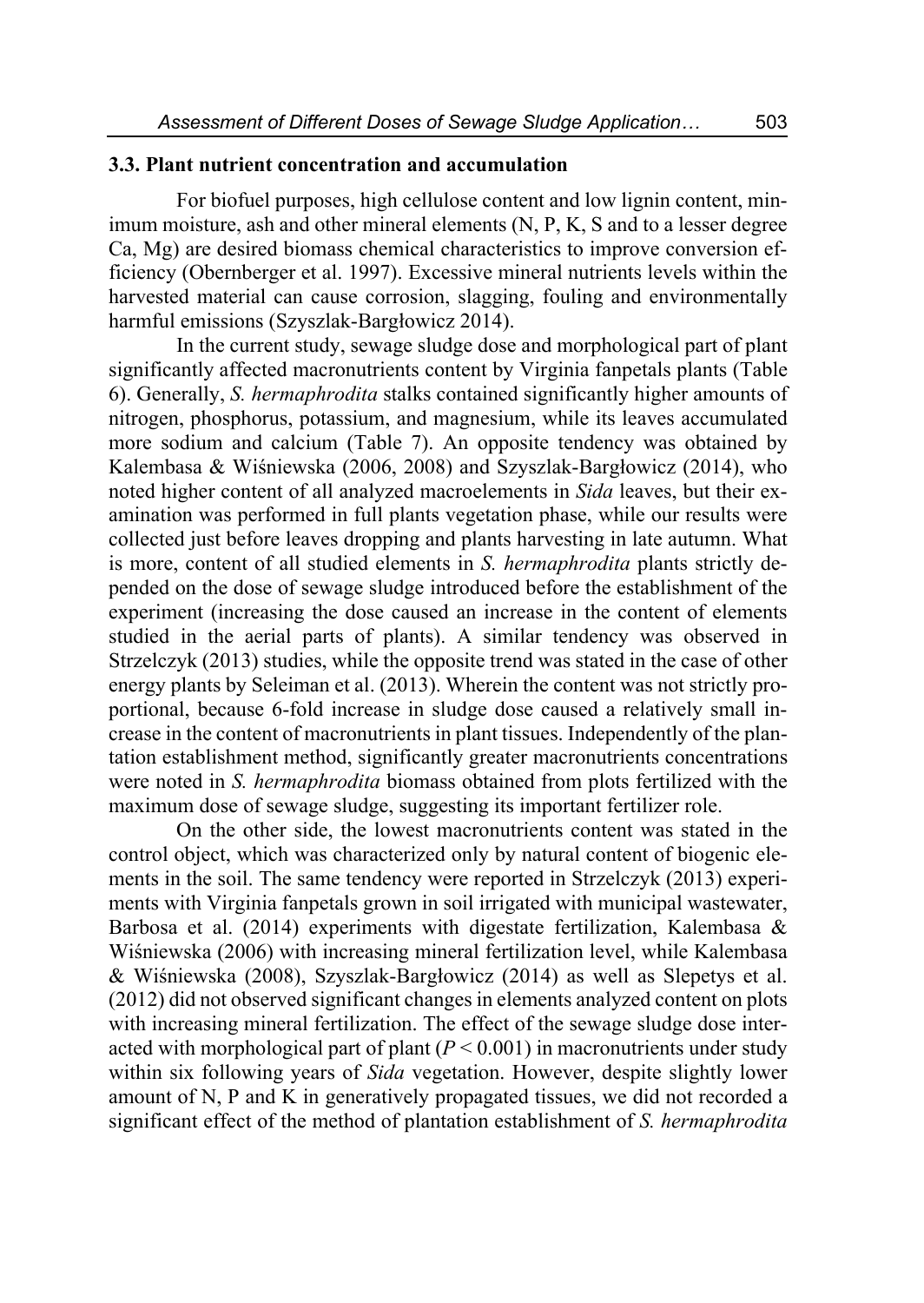on the content of N, Ca and Mg in plant biomass (Table 6). Minerals concentration in Virginia fanpetals tissues was comparable to Borkowska (1991), Krzywy-Gawrońska (2012), Barbosa et al. (2014) experiments, while the concentration of macronutrients occurring in the samples in this trail was higher than in Matyka (2013) study. The effect of the method of plantation establishment interacted with dose of sludge  $(P < 0.001)$  and morphological part in macronutrients under study within six following years of *Sida* vegetation.

|                                | Treatment                                                  | N                 | P                 | K                 | Na                | Ca                 | Mg                  |
|--------------------------------|------------------------------------------------------------|-------------------|-------------------|-------------------|-------------------|--------------------|---------------------|
|                                |                                                            | $1.03^{\rm a}$    | $0.66^{\rm a}$    | $3.62^{\rm a}$    | $0.36^{a}$        | $9.34^{\circ}$     | $0.87$ <sup>a</sup> |
|                                | $0$ Mg ha <sup>-1</sup><br>$10$ Mg ha <sup>-1</sup>        | 1.27 <sup>b</sup> | 0.77 <sup>b</sup> | 3.94 <sup>b</sup> | 0.38 <sup>b</sup> | 10.32 <sup>b</sup> | 0.94 <sup>b</sup>   |
| Sewage<br>sludge DM            | $20$ Mg ha <sup>-1</sup>                                   | 1.80 <sup>c</sup> | 0.85 <sup>c</sup> | 4.50 <sup>b</sup> | 0.41 <sup>c</sup> | 11.03 <sup>c</sup> | 1.01 <sup>b</sup>   |
| dose                           | $40$ Mg ha <sup>-1</sup><br>$60$ Mg ha <sup>-1</sup>       | 1.91 <sup>c</sup> | 0.90 <sup>c</sup> | 4.78 <sup>c</sup> | 0.43 <sup>d</sup> | $11.88^{a}$        | 1.19 <sup>c</sup>   |
|                                |                                                            | 2.02 <sup>d</sup> | 1.54 <sup>d</sup> | 5.94 <sup>d</sup> | 0.48 <sup>e</sup> | $12.10^e$          | 1.33 <sup>d</sup>   |
|                                | $\boldsymbol{P}$                                           | ***               | ***               | ***               | ***               | ***                | ***                 |
|                                | leaves                                                     | 2.77 <sup>b</sup> | 1.58 <sup>b</sup> | 6.63 <sup>b</sup> | 0.29 <sup>a</sup> | $10.33^{\rm a}$    | 1.74 <sup>b</sup>   |
| Morphological<br>part of plant | stems                                                      | $0.45^{\rm a}$    | 0.30 <sup>a</sup> | 2.48 <sup>a</sup> | $0.55^{b}$        | 14.97 <sup>b</sup> | 0.39 <sup>a</sup>   |
|                                | ***<br>***<br>***<br>***<br>***<br>$\boldsymbol{P}$        | ***               |                   |                   |                   |                    |                     |
| Plantation es-                 | root cuttings                                              | 1.66              | 0.98 <sup>b</sup> | 4.94 <sup>b</sup> | 0.29 <sup>a</sup> | 10.33              | 1.06                |
| tablishment                    | plantlets                                                  | 1.55              | 0.91 <sup>a</sup> | 4.17 <sup>a</sup> | 0.54 <sup>b</sup> | 11.54              | 1.08                |
| method                         | P                                                          | n.s.              | **                | **                | ***               | n.s.               | n.s.                |
|                                | sludge dose $\times$ morphological part                    | ***               | ***               | ***               | ***               | ***                | ***                 |
|                                | sludge dose $\times$ establishment method                  | ***               | ***               | ***               | ***               | ***                | ***                 |
|                                | establishment method $\times$ morph. part                  | n.s.              | **                | **                | ***               | *                  | n.s.                |
|                                | sludge dose $\times$ establ. meth.<br>$\times$ morph. part | ***               | ***               | ***               | ***               | n.s.               | $\ast$              |

**Table 6**. Macronutrients content (in g DM kg<sup>-1</sup>) in aboveground parts of Virginia fanpetals plants depending on the applied experimental factors

The level of significance are indicated by an asterisk (\*0.01<  $P \le 0.05$ ; \*\*0.001<  $P \le 0.01$ ; \*\*\*  $P \le 0.001$ ; n.s. - not significant) – results of multivariate Anova; the values designated by different lower case letters are significantly different (results of Tukey test)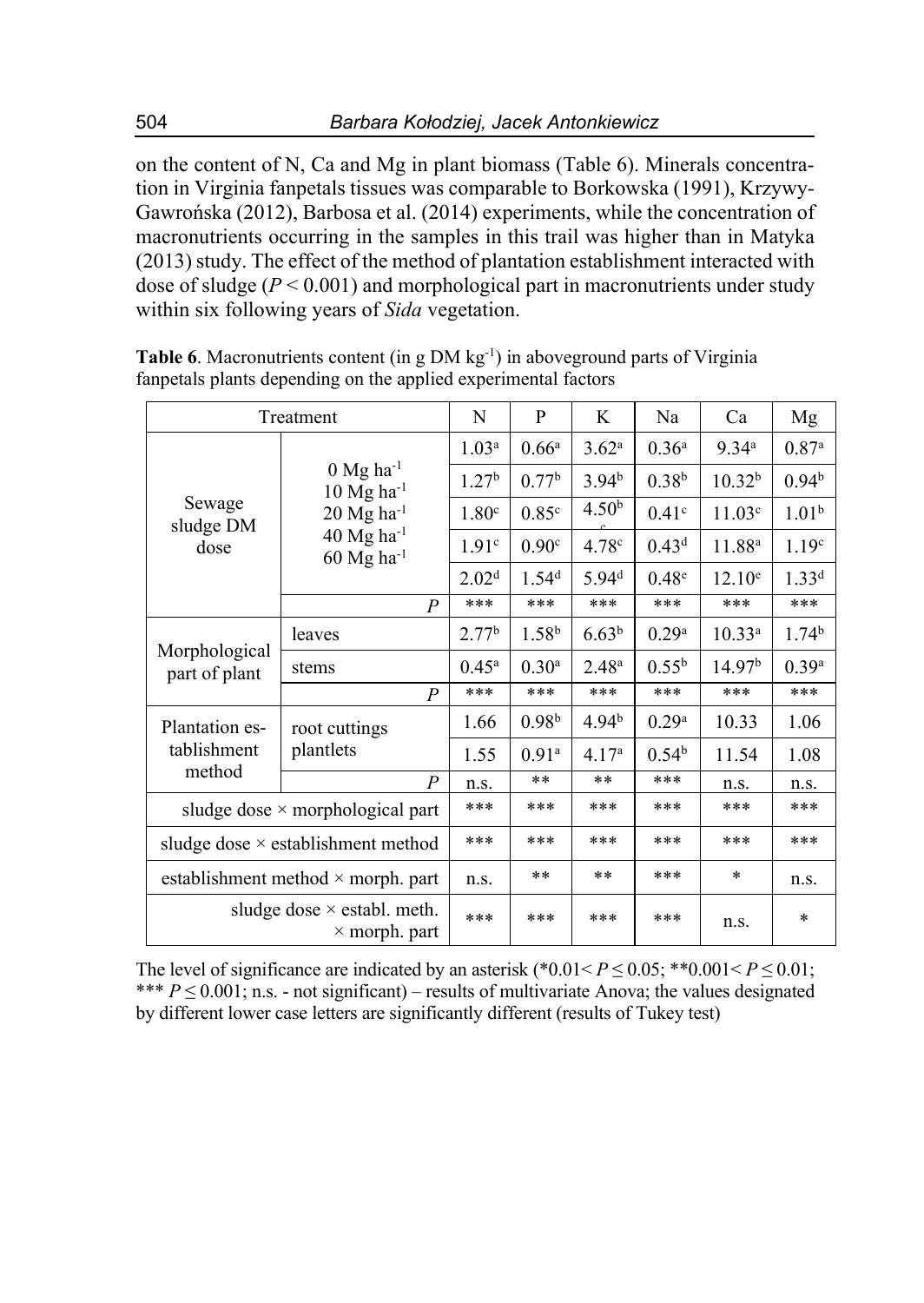| Treatment           |                                                                                 | N                  | P                  | K                   | Na     | Ca     | Mg    |
|---------------------|---------------------------------------------------------------------------------|--------------------|--------------------|---------------------|--------|--------|-------|
|                     |                                                                                 | $24.61^a$          | 18.97a             | $183.15^a$          | 22.24  | 288.04 | 28.20 |
|                     | $0$ Mg ha <sup>-1</sup><br>$10$ Mg ha <sup>-1</sup><br>$20$ Mg ha <sup>-1</sup> | 30.03 <sup>b</sup> | $24.65^{\rm b}$    | 219.95 <sup>b</sup> | 24.02  | 349.30 | 33.91 |
| Sewage<br>sludge DM |                                                                                 | $52.50^\circ$      | $34.62^{\circ}$    | 285.94 <sup>b</sup> | 30.29  | 420.47 | 43.49 |
| dose                | $40$ Mg ha <sup>-1</sup><br>$60$ Mg ha <sup>-1</sup>                            | 71.73 <sup>d</sup> | 39.55 <sup>c</sup> | 342.84 <sup>b</sup> | 34.15  | 474.14 | 52.61 |
|                     |                                                                                 | $90.02^e$          | 59.24 <sup>d</sup> | 399.31 <sup>c</sup> | 42.27  | 544.45 | 67.36 |
|                     | P                                                                               | ***                | $\ast$             | $\ast$              | n.s.   | n.s.   | n.s.  |
| Plantation          | root                                                                            | 46.00              | 33.64              | 251.54              | 27.61  | 369.43 | 42.99 |
| esta-<br>blishment  | cuttings<br>plantlets                                                           | 61.56              | 37.17              | 320.93              | 33.58  | 461.12 | 47.24 |
| method              | P                                                                               | n.s.               | n.s.               | n.s.                | n.s.   | n.s.   | n.s.  |
|                     | sludge dose $\times$ establish-<br>ment method $P$                              | **                 | ***                | $\ast$              | $\ast$ | n.s.   | **    |

**Table 7.** Macronutrients uptake (in kg ha<sup>-1</sup>) depending on the applied experimental factors

The level of significance are indicated by an asterisk (\*0.01<  $P \le 0.05$ ; \*\*0.001<  $P \le$ 0.01; \*\*\*  $P \le 0.001$ ; n.s. - not significant) – results of two-way Anova; the values designated by different lower case letters are significantly different (results of Tukey test)

When energy crops are cultivated on the soil where sewage sludge is used, it is crucial to determine the uptake of individual minerals. Despite the significant effect of sewage sludge dose on macronutrients content in Virginia fanpetals tissues we did not observed the same relation in the case of macronutients uptake. Sludge dose significantly affected the uptake of N, P and K as in Kalembasa & Wiśniewska (2008) experiments, while despite a slightly higher macro-elements uptake by plants grown from plantlets, statistical analyses did not confirmed significance of such differences (Table 7). Like in the nutrients content, the smallest uptake of macro-elements were noted in the control objects, whereas all the doses of sewage sludge caused a significant increase in macronutrients uptake (the highest being after 60 Mg sewage sludge  $ha^{-1}$  application). Similar level of analyzed macronutrients uptake observed Kalembasa & Wiśniewska (2008), while Krzywy-Gawrońska (2012) noted higher N uptake increasing along with increasing fertilization. The reverse trend in N uptake, but similar in P uptake after sludge application in maize, hemp and oilseed rape was observed by Seleiman et al. (2013). Uptake of all studied elements by *S. hermaphrodita* tissues delivered from plants grown on plots with plantlets produced in multi-cell trays used for plantation establishment method were similar as that one from plots with roots cuttings planting (Table 7).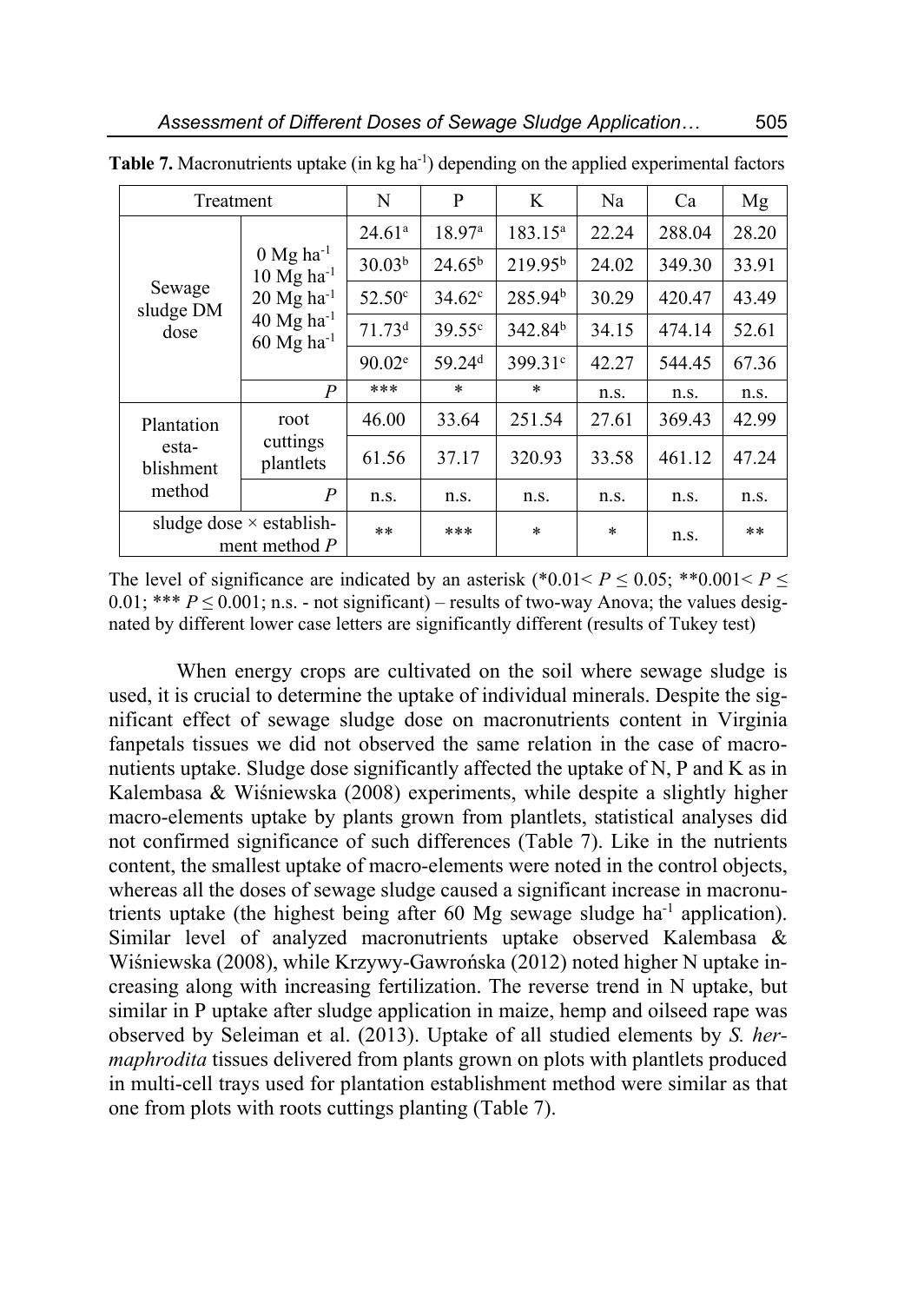### **3.4. Soil characteristic**

Soil pH and hydrolytic acidity was clearly modified by the use of experimental factors under study (Table 8). The highest  $pH_{\text{KC}}$  was recorded on control plots, while increasing doses of sludge resulted in gradual decrease in soil pH. Similar observations have made also Casado-Vela et al. (2006). However, Singh and Agrawal (2008) pointed out that the use of biosolids may also result in increasing the acidity of the soil and changes in heavy metals binding. On the other side, the lowest hydrolytic acidity was recorded in control objects, and increasing doses of sewage sludge applied to the soil resulted in its significant increase.

We also observed a clear linear relationship between sludge dose and accumulation of  $C_{\text{ore}}$  in the soil (Table 8), similarly as in Nabel et al. (2014) as well as Casado-Vela *et al*., (2006) experiments. The use of increasing doses of sludge resulted in a systematic increase in the content of organic carbon in the soil. A similar relationship was also observed in the total nitrogen content. Thus there was a build-up of a soil nitrogen and organic matter pool providing a longer lasting N reservoir for the plants. Similarly, the content of phosphorus, potassium and magnesium was positively correlated with increasing dose of sewage sludge and their content in the soil profile, which was consistent with the results of Casado-Vela et al. (2006), Singh & Agrawal (2008) and Usman *et al*., (2012).  $C_{\text{org}}$  and  $N_t$  in the soil was consistent with Nabel et al. (2014) results, while macronutrients contents were higher, probably as a result of their higher amounts applied to the soil with the municipal sewage sludge.

#### **3.5. Index of bioaccumulation**

Bioaccumulation index (IBA) is calculated as the quotient of the contents of the element in the plant to its content in the soil. This is a parameter that indicates the size and speed of movement of the elements contained in the soil profile to the interior of plant cells. It has been recognized that a high biomass and a high bioaccumulation factor are two key factors for successful phytoextraction (Zhao et al. 2003). Nitrogen was subjected to intensive bioaccumulation in the tissues of Virginia fanpetals (Table 9).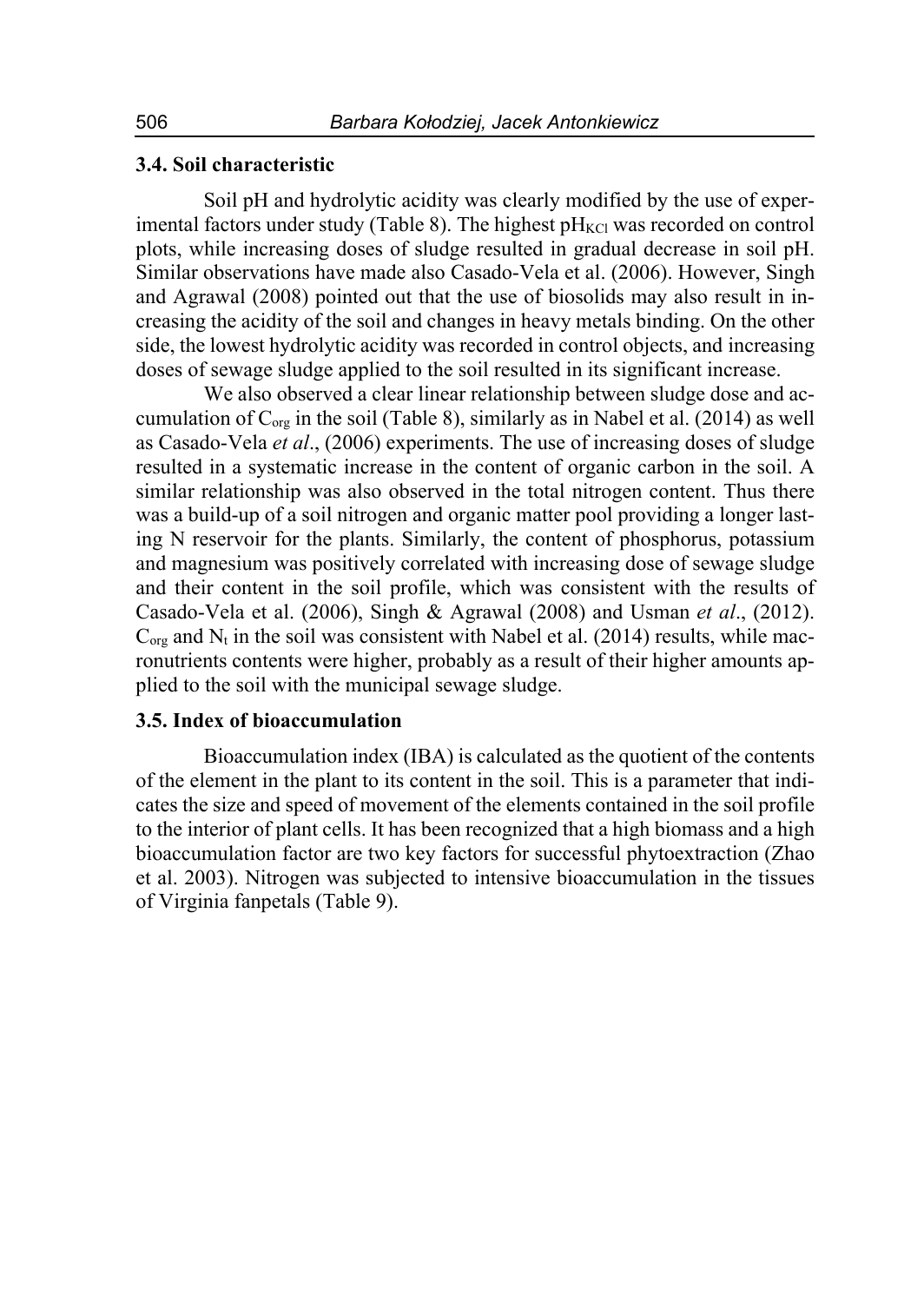| $\overline{M}$ | $(mg kg^{-1} DM of soil)$                  | 46.51ª             | $50.42^{b}$                                           | 51.29 <sup>b</sup>     | $51.52^{b}$                                                | 54.22°             | ****  |
|----------------|--------------------------------------------|--------------------|-------------------------------------------------------|------------------------|------------------------------------------------------------|--------------------|-------|
|                |                                            | 88.03ª             | 98.15 <sup>b</sup>                                    | 102.72°                | 126.83 <sup>d</sup>                                        | 132.37e            | $***$ |
|                |                                            | 27.57 <sup>a</sup> | $29.36^{b}$                                           | $31.42^{\circ}$        | 42.73 <sup>d</sup>                                         | 49.93 <sup>e</sup> | ***   |
|                | (g kg <sup>-1</sup> DM of soil)            | $1.38^{a}$         | $1.42^{b}$                                            | $1.53^{b}$             | $1.67^{\circ}$                                             | 1.89 <sup>d</sup>  |       |
| ပ်စ္မ          |                                            | $12.46^{a}$        | $12.89^{a}$                                           | $15.16^{b}$            | $17.62^{\circ}$                                            | $20.14^{d}$        | $***$ |
|                | Hydrolytic acidity<br>(mmol(+) $kg^{-1}$ ) | $10.77^{a}$        | 13.46 <sup>b</sup>                                    | 19.75°                 | 24.88 <sup>d</sup>                                         | 35.66 <sup>e</sup> | $***$ |
|                | pH <sub>KCL</sub>                          | $6.46^{a}$         | 5.56 <sup>b</sup>                                     | $5.38^\circ$           | $5.35^\circ$                                               | $5.85^{d}$         | $***$ |
| Sewage sludge  | DM dose                                    |                    | $10\ \mathrm{Mg\,ha^{-1}}$<br>) $Mg$ ha <sup>-1</sup> | 20 Mg ha <sup>-1</sup> | $40\ \mathrm{Mg\,ha^{-1}}$<br>$50~{\rm Mg}$ ha $^{\rm -1}$ |                    |       |

**Table 8.** Chosen physical and chemical parameters of soil under Virginia fanpetals culture depending on the sewage sludge dose Table 8. Chosen physical and chemical parameters of soil under Virginia fanpetals culture depending on the sewage sludge dose

The level of significance are indicated by an asterisk (\*0.01<  $P \le 0.05$ ; \*\*\*  $P \le 0.001$ ) – results of one-way Anova; the values The level of significance are indicated by an asterisk (\*0.01<  $P \le 0.05$ ; \*\*\*  $P \le 0.001$ ) – results of one-way Anova; the values designated by different lower case letters are significantly different (results of Tukey test) designated by different lower case letters are significantly different (results of Tukey test)

Table 9. Index of bioaccumulation (IBA) of chosen macronutrients in Virginia fanpetals plant depending **Table 9.** Index of bioaccumulation (IBA) of chosen macronutrients in Virginia fanpetals plant depending on the sewage sludge dose on the sewage sludge dose

| Йg        | $0.006^{a}$             | 0.007 <sup>b</sup>    | 0.007 <sup>b</sup>                                                          | 0.009c                | $0.010^{d}$                 | $***$ |
|-----------|-------------------------|-----------------------|-----------------------------------------------------------------------------|-----------------------|-----------------------------|-------|
|           | 0.021                   | 0.022                 | 0.024                                                                       | 0.022                 | 0.023                       | n.s.  |
|           | 0.007                   | 0.009                 | 0.009                                                                       | 0.008                 | 0.009                       | n.s.  |
| Z         |                         |                       | $\frac{0.167^{\circ}}{0.204^{\circ}}$ $\frac{0.187^{\circ}}{0.318^{\circ}}$ |                       |                             |       |
|           | $J$ Mg ha <sup>-1</sup> | $\log \text{ha}^{-1}$ | 20 Mg ha                                                                    | I0 Mg ha <sup>-</sup> | $50 \mathrm{Mg}$ ha $^{-1}$ |       |
| Treatment | sewage sludge DM dose   |                       |                                                                             |                       |                             |       |

\*\*\*\* significant at the 0.001 probability level; n.s. – not significant – results of one-way Anova; the values designated by different \*\*\*\* significant at the 0.001 probability level; n.s. - not significant - results of one-way Anova; the values designated by different lower case letters are significantly different (results of Tukey test) lower case letters are significantly different (results of Tukey test)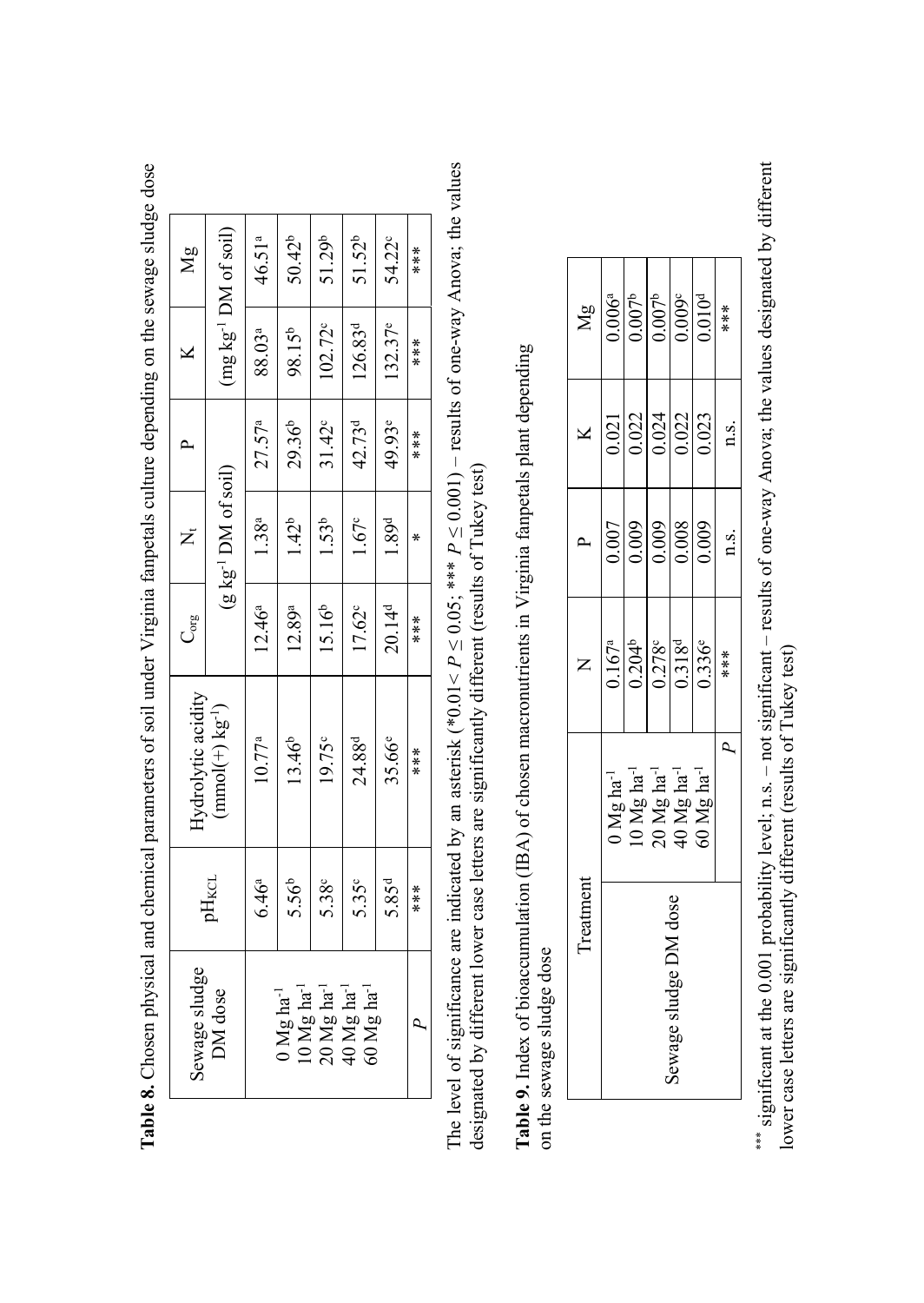We observed that the highest ratio of the content of the element in the plant in relation to its amount in the soil was found in objects with the highest dose of sewage sludge application. IBA of phosphorus ranged from 0.007 to 0.009 – Table 9, which, according to Kabata-Pendias (2011) indicates lack of bioaccumulation. In the case of potassium bioconcentration factor was known to be a weak, reaching the highest value after lower doses of municipal sewage sludge application. The bioconcentration factor of Mg was also weak and ranged from 0.006 to 0.01. The highest values was recorded after the higher doses of sewage sludge application (Table 9).

#### **4. Conclusions**

*Sida hermaphrodita* (L.) Rusby is an energy plant achieving stable, 'ceiling' biomass yield in the second year after planting, exceeded 20  $Mg$  ha<sup>-1</sup> a<sup>1</sup> in an optimized system within this study. Virginia fanpetals seems to be a species effectively using fertilization potential of sewage sludge. Increasing doses of municipal sewage sludge stimulated production of significantly more thicker, higher and heavier stems per plant and as a result dry yields biomass from the unit area. 40 Mg ha-1 DM municipal sewage sludge could be recommended in cultivation of Virginia fanpetals for energy purpose.

Under the influence of increasing doses of sewage sludge macronutrients content and uptake increased steadily, taking the highest value after its maximum dose application. Virginia fanpetals intensively bioaccumulated nitrogen, while potassium and magnesium bioaccumulation factors were weak. Sludge cause changes in the physico-chemical properties of the soil (ie. reducing of the pH value while increasing hydrolytic acidity, total nitrogen content as well as the content of available phosphorus, potassium and magnesium). Applied sewage sludge also contributed to increase the organic carbon content, which varied primarily due to different its doses.

Significantly higher dry biomass yield (especially in the first three years of plants vegetation) was obtained using root cuttings for plantation establishment in comparison to the nurse-in-tray plantlets.

During autumn harvesting *S. hermaphrodita* biomass intended for combustion was characterized by a relatively low moisture content (23-30%), high net calorific value (16.2-16.7 MJ  $kg^{-1}$ ) as well as low ash and sulfur concentrations. The harvest window of Virginia fanpetals is between October and March. Delaying harvesting date, however, was connected with significant loss of biomass yield relative to the peak yield noted in the autumn.

Thus, Virginia fanpetals an important energy plant in Poland has a potential for the use of municipal sewage sludge, but the short-term advantage of sludge applying as a fertilizer requires continuous monitoring.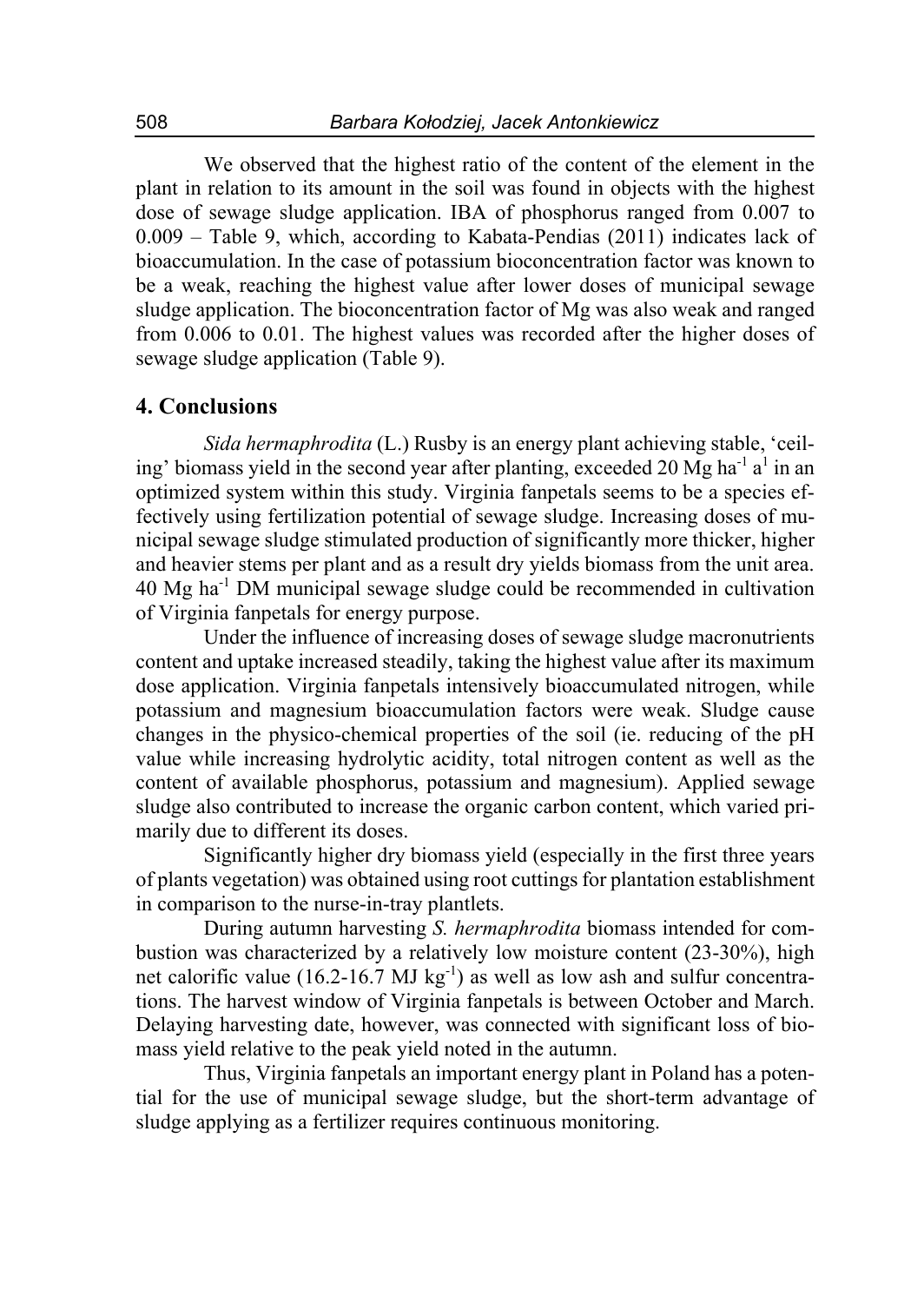*This study was performed partially with the financial support of the Ministry of Science and Higher Education (grant No. N N310080336), Poland.* 

### **References**

- Augustynowicz, J., Pietkiewicz, S., Kalaji, H.M., Russel, S. (2008). The effect of the EM technology on the physiological parameters of energetic plant Virginia mallow (*Sida hermaphrodita* (L.) Rusby) fertilized with sewage sludge. *Ecol. Techn*., *16*(5A), 11- 19.
- Barbosa, D., Nabel, M., Jablonowski, N. (2014). Biogas-digestate as nutrient souse for biomass production of *Sida hermaphrodita, Zea mays* L., and *Medicago sativa* L. *Energy Proc*., *59*, 120-126.
- Bartoszewicz-Burczy, H. (2012). Biomass potential and its energy utilization in the Central European countries. *Energ., 12*, 860-866.
- Borkowska, H., Jackowska, I., Piotrowski, J., Styk, B. (2001). Suitability of cultivation of some perennial plant species on sewage sludge. *Polish Journal of Environmental Studies, 10*(5), 379-381.
- Borkowska, H., Molas, R., Kupczyk, A. (2009). Virginia fanpetals (*Sida hermaphrodita* Rusby) cultivated on light soil; Yield and biomass productivity. *Polish Journal of Environmental Studies, 18*, 563-568.
- Borkowska, H., & Molas, R. (2012). Two extremely different crops, *Salix* and *Sida*, as sources of renewable energy. *Biomass and Bioenergy, 36*, 234-240.
- Borkowska, H., & Molas, R. (2013). Yield comparison of four lignocellulosic perennial energy crop species. *Biomass and Bioenergy*, *51*, 145-153.
- Borkowska, H., & Styk, B. (2006). Virginia fanpetals (*Sida hermaphrodita* L. Rusby) cultivation and utilization. *Monograp*h, WAR Lublin.
- Borkowska, H., & Wardzińska, K. (2003). Some effects of *Sida hermaphrodita* R. cultivation on sewage sludge. *Polish Journal of Environmental Studies*, *12*, 119-122.
- Borkowska, H. (2005). Changes of dry matter content in *Salix viminalis* and *Sida hermaphrodita* yields of biomass depending on harvest date. *Annales UMCS sec E*., *60*, 155-161.
- Borkowska, H. (1991). *Study on chosen biology and agrotechnical elements of Virginia fanpetals (*Sida hermaphrodita Rusby*) as a fodder plant.* Rozpr. Nauk, WAR Lublin.
- Casado-Vela, J., Sellés, Navarro, J., Bustamante, M.A., Mataix, J, Guerrero, C., Gomez, I. (2006). Evaluation of composted sewage sludge as nutritional source for horticultural soils. *Waste Manag*., *26*, 946-952.
- CEN Solid biofuels. Determination of moisture content Oven dry method. Part 1: Total moisture – Reference method, EN 14774-1. (2009). Brussels, Belgium: European Committee for Standarization.
- Franzaring, J., Schmid, I., Bäuerle, L., Gensheimer, G., Fangmeier, A. (2014). Investigations on plant functional traits, epidermal structures and the ecophysiology of the novel bioenergy species *Sida hermaphrodita* Rusby and *Silphium perfoliatum* L. *J. Appl. Bot. Food Quality, 8*, 36-45. DOI: 10.5073/JABFQ.2014.087.006.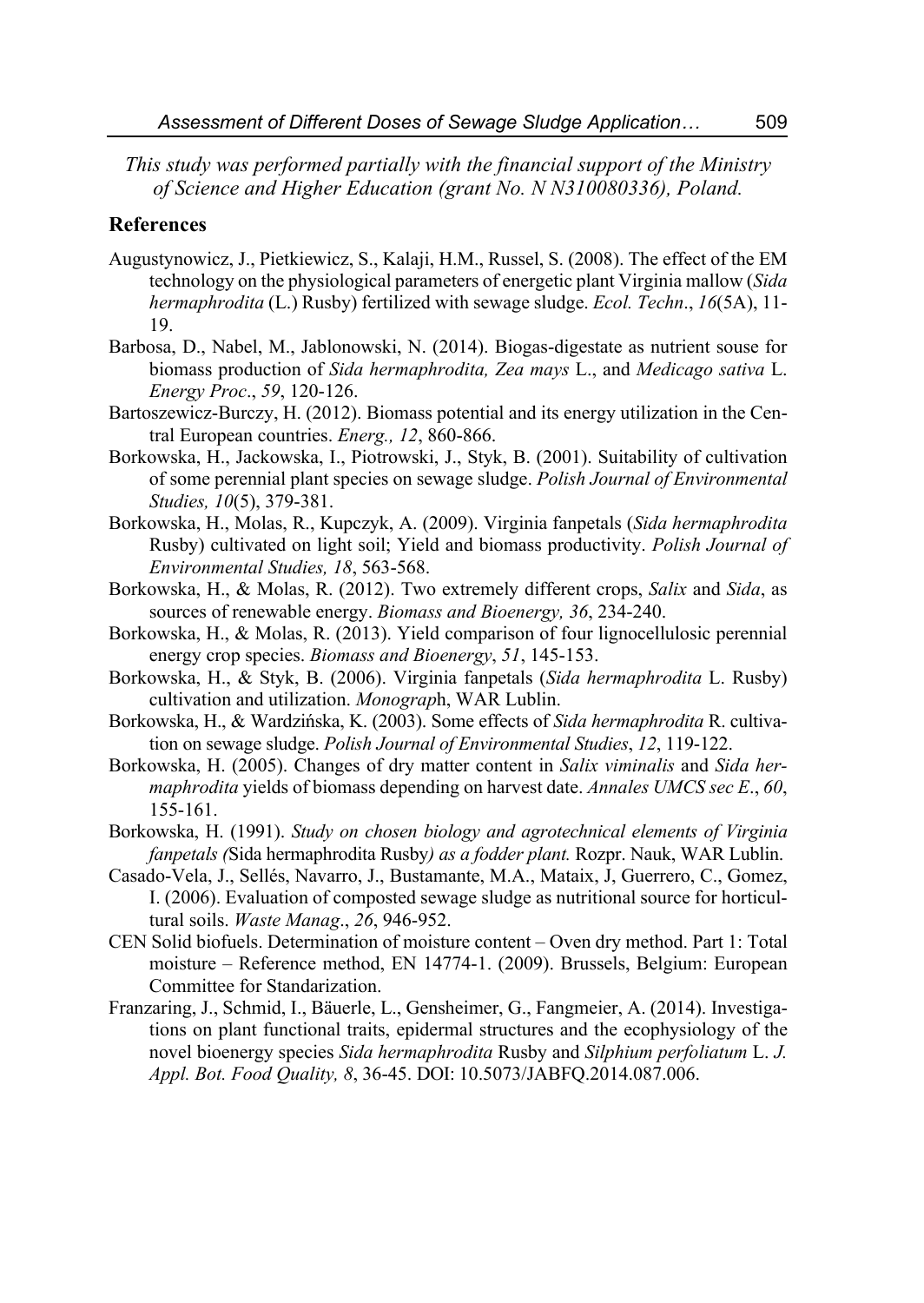- von Gehrena, P., Gansbergera, M., Pichlerb, W., Weiglb, M., Feldmeierc, S., Wopienkac, E., Bochmannd, G. (2019). A practical field trial to assess the potential of *Sida hermaphrodita* as a versatile, perennial bioenergy crop for Central Europe. *Biomass and Bioenergy*, *122*, 99-108. DOI: org/10.1016/j.biombioe.2019.01.004
- Gondek, K., Mierzwa-Hersztek, M., Kopeć, M., Sikora, J., Lošák, T., Grzybowski, P. (2014). Sewage sludge biochar effects on phosphorus mobility in soil and accumulation in plant. *Ecological Chemistry and Engineering S., 26*, 367-381.
- Igliński, B., Iglińska, A., Kujawski, W., Buczkowski, R., Cichosz, M. (2011). Bioenergy in Poland. *Ren. Sust. Energy Rev., 15*, 2999-3007.
- IUSS Working Group WRB. (2007). World Reference Base for Soil Resources 2006, first update 2007. *World Soil Resources Reports No. 103*. FAO, Rome.
- Jadczyszyn, J., Faber, A., Zaliwski, A. (2008). *Designation of areas in Poland potentially suitable for growing willow and Virginia mallow for energy purposes.* In*:* Studies and Reports ISSPC-SRI. 11, 55-65.
- Jasinskas, A., Šarauskis, E., Domecka, R. (2014). Technological evaluation of non-traditional energy plant cultivation and utilization for energy purposes in Lithuania. *Proc. Int. Con. Agri. Engin, Zurich*. 6-10. July 2014, AngEng, Ref: C0281, www.eurageng.eu.
- Jones, J.B., 7 Case, V.W. (1991). Soil testing and plant analysis. 3rd ed. *Soil Science Society of America SSSA*, 15.
- Kabata-Pendias, A. (2011). *Trace Elements in Soils and Plants*. 4<sup>th</sup> ed. by Taylor and Francis Group, LL*C*.
- Kalembasa D., Wiśniewska B. (2006). The influence of nitrogen doses on the *Sida* biomass (*Sida hermaphrodita* Rusby) and the content of soma macroelements. *Acta Agroph*., *8*(1), 127-138.
- Kalembasa, D., Wiśniewska, B. (2008). The influence of nitrogen doses on the content of Ca, Mg, S and Na in biomass of Pensylwania mallow (*Sida hermaphrodita* Rusby). *Acta Agroph*., *11*(3), 667-675.
- Kołodziej, B., Antonkiewicz, J., Stachyra, M., Bielińska, E., Wiśniewski, J., Luchowska, K., Kwiatkowski, C. (2015). Use of sewage sludge in bioenergy production – A case study on the effects on sorghum biomass production. *Europ. J. Agro*n., *269*, 63-74.
- Kołodziej, B., Antonkiewicz, J., Sugier, D. (2016). *Miscanthus × giganteus* as a biomass feedstock grown on municipal sewage sludge. *Ind. Crops Prod*., *81*, 72-82
- Krzywy-Gawrońska, E. (2012). The effect of industrial wastes and municipal sewage sludge compost on the quality of virginia fanpetals *(Sida hermaphrodita* Rusby) biomass. Part 1. Macroelements content and their uptake dynamics. *Pol. J. Chem. Techn*., *14*(2), 9-15.
- Kurucz, E., Antal, G., Gábor, F., Popp, J. (2014). Cost-effective mass propagation of Virginia fanpetals (*Sida hermaphrodita* L. Rusby) from seeds. *Environ. Eng. Manag. J*., *13*(11), 2845-2852.
- Kuś, J., & Matyka, M. (2009). Wydajność wybranych gatunków roślin uprawianych na cele energetyczne w zależności od jakości gleby. *Fragm. Agronom*., *26(*4), 103-110.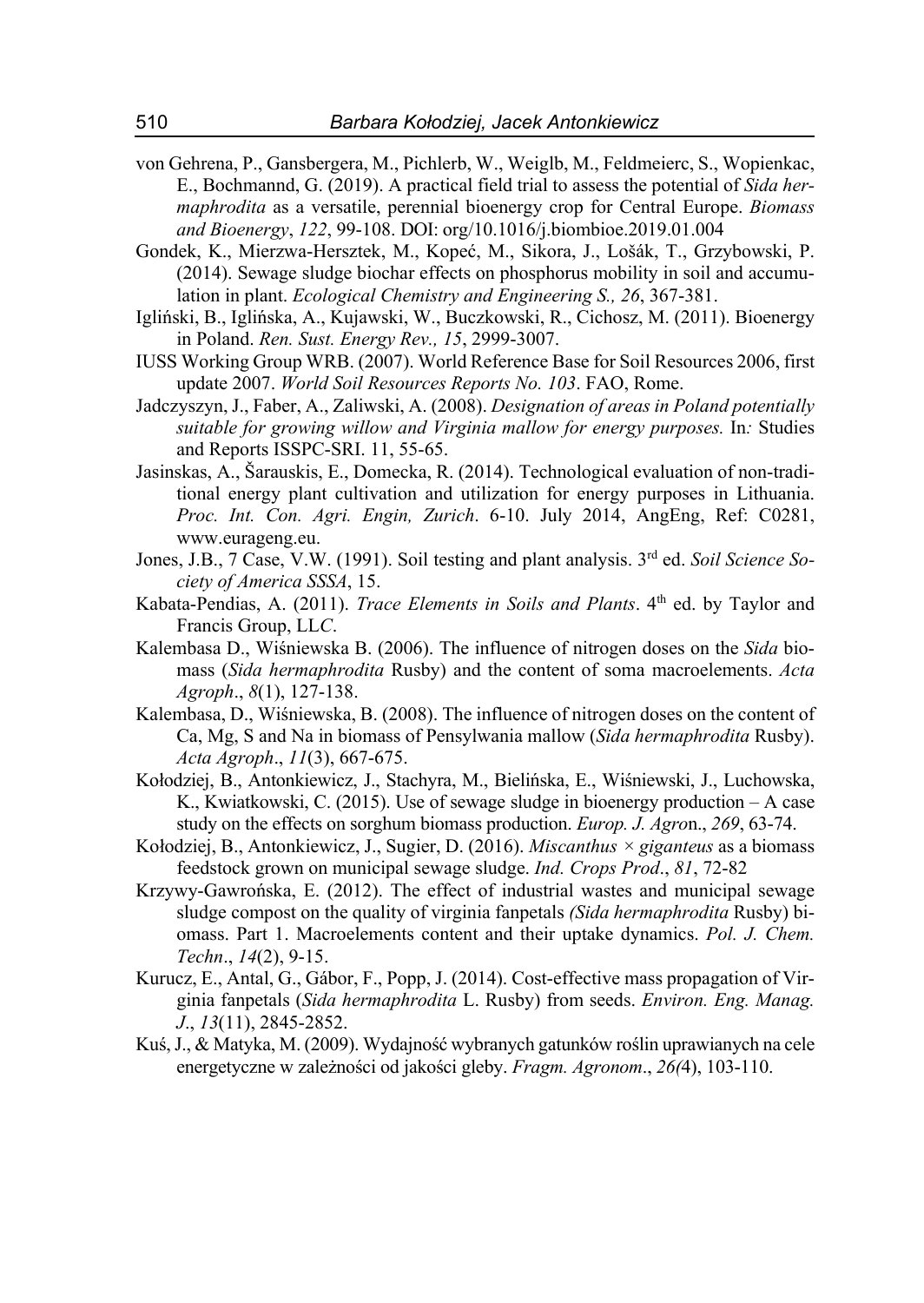- Lewandowski, I., & Heinz, A. (2003). Delayed harvest of miscanthus influences on biomass quantity and quality and environmental impacts of energy production. *Europ. J. Agron*., *19*, 45-63.
- Matyka, M. (2013). Production and economic aspects of cultivation of perennial plants for energy purposes. Ed. by Institute of Soil Science and Plant Cultivation. *State Research Institute in Puławy, 35*, 1-93.
- Matyka, M, & Kuś, J. (2018). Influence of soil quality for yield and biometric features of *Sida hermaphrodita* L. Rusby. *Polish Journal of Environmental Studies*, *27*(6), 2669-2675. DOI: 10.15244/pjoes/80961
- Nabel, M., Barbosa, D.P.B., Horsch, D., Jablonowski, N.D. (2014). Energy crop (*Sida hermaphrodita*) fertilization using digestate under marginal soil conditions: A doseresponse experiment. *Energy Proc*., *59*, 127-133.
- Nahm, M., & Mohrat, Ch. (2018). Virginia mallow (*Sida hermaphrodita* (L.) Rusby) as perennial multipurpose crop: biomass yields, energetic valorization, utilization potentials, and management perspectives. *GCB Bioenergy, 10*(6), 393-404. DOI: 10.1111/gcbb.12501
- Nelson, D.W., & Sommers, L.E. (1975). Determination of total nitrogen in plant material. *Agron. J*., *65*, 109-115.
- Obernberger, I., Bidermann, F., Widmann, W., Riedl, R. (1997). Concentrations of inorganic elements in biomass fuels and recovery in the different ash fractions. *Biomass and Bioenergy*, *12*(3), 211-224.
- Ostrowska, A., Gawliński, S., Szczubiałka, Z. (1991). Methods of analysis and assessment of soil and plant properties. *A Catalgoue. Institute of Environmental Protection – National Research Institute*. Warsaw, 1-334.
- Seleiman, M., Santanen, A., Jaakkola, S., Ekholm, P., Hartikainen, H., Stoddard, F., Mäkelä, P. (2013). Biomass yield and quality of bioenergy crops grown with synthetic and organic fertilizers. *Biomass and Bioenergy*, *59*, 477-485.
- Singh, R.P., & Agrawal, M. (2008). Potential benefits and risks of land application of sewage sludge. *Waste Manag*., 28(2), 347-358.
- Slepetys, J., Kadziuliene, Z., Sarunaite, L., Tilvikiene, V., Kryzeviciene, A. (2012). Biomass potential of plants grown for bioenergy production. *Proc. Intern. Sci. Conf*.: Renewable Energy and Energy Efficiency. Jelgava, Latvia, 66-72.
- Soil quality Sampling Part 5: Guidance on the procedure for the investigation of urban and industrial sites with regard to soil contamination, (2005). ISO 10381-5. Brussels, Belgium: European Committee for Standarization.
- Soild biofuels *–* Determination of total content of sulfur and chlorine, (2011). EN 15289. Determination of ash content, 2009. EN 14775. Determination of calorific value, 2009. EN 14918. Brussels, Belgium: European Committee for Standarization.
- Spooner, D.M., Cusick, A.W., Hall, G.F., Baskin, J.M. (1985). Observations on the distribution and ecology of *Sida hermaphrodita* (L.) Rusby (Malvaceae). *Sida, 11*, 215-225.
- Strzelczyk, M. (2013). Discharge of biogenic components (N, P) in the yield of biomass of *Sida hermaphrodita* Rusby irrigated by rural sewerage. *Inż. Ekol*., *32*, 181-186.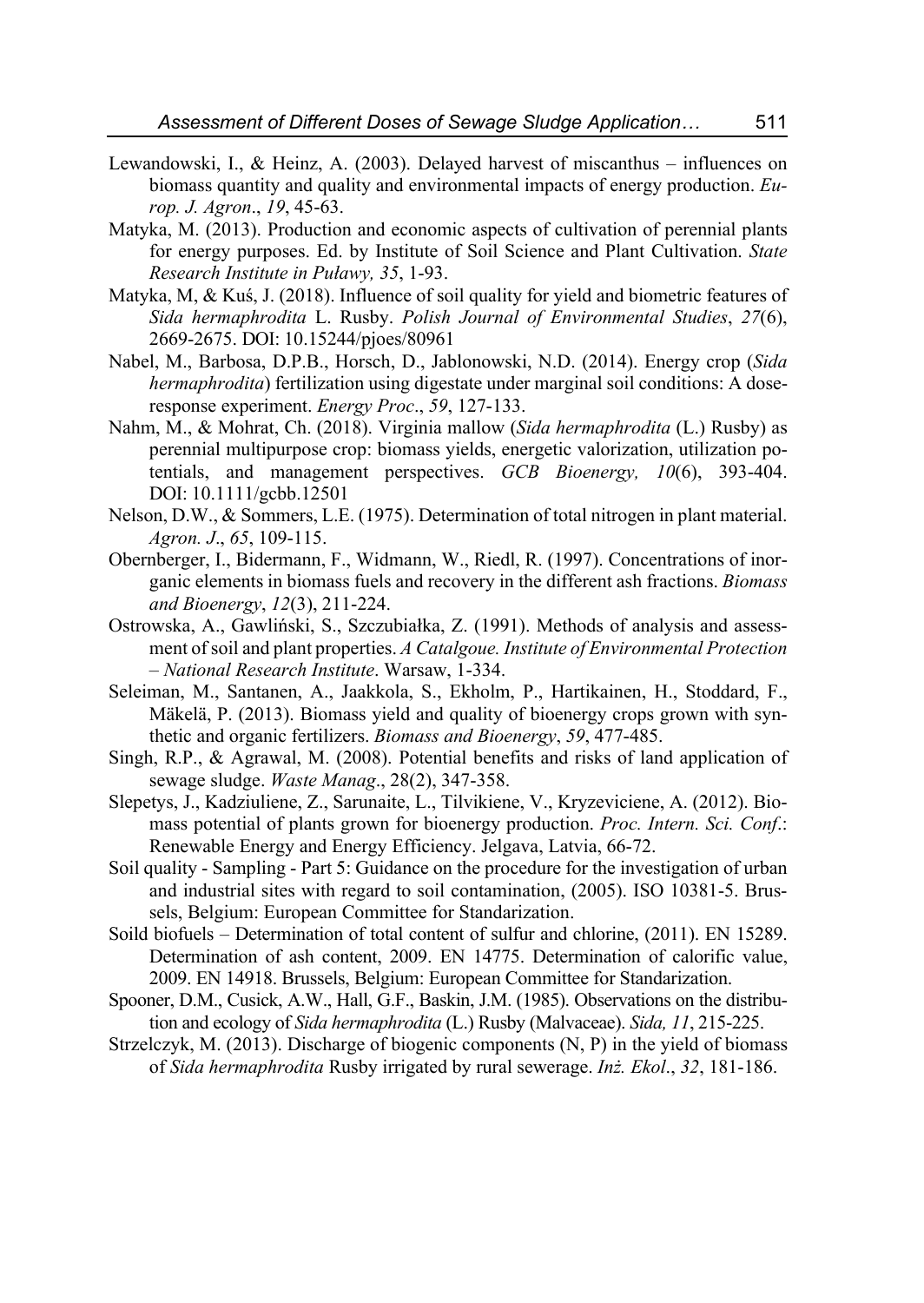- Szempliński, W., Parzonka, A., Sałek, T. (2014). Yield and energy efficiency of biomass production of some species of plants grown for biogas. *Acta Sci. Pol., Agricultura, 13*(3), 67-80.
- Szyszlak-Bargłowicz, J., & Piekarski, W. (2009). Calorific value of biomass from Virginia fanpetals (*Sida hermaphrodita* Rusby) stems depending on humidity. *Inż. Roln*., *8*(117), 223-230.
- Szyszlak-Bargłowicz, J. (2014). Content of chosen macroelements in biomass of Virginia mallow (*Sida hermaphrodita* Rusby). *J. Central Europ. Agric*., *14*(3), 263-272.
- Šiaudinis, G., Jasinskas, A., Šarauskis, E., Steponavičius,E., Karčauskiené, D., Liaudanskiené, I. (2015). The assessment of Virginia mallow (*Sida hermaphrodita* Rusby) and cup plant (*Silphium perfoliatum* L.) productivity, physic-mechanical properties and energy expenses. *Energy*, *93*, 606-612. DOI: org/10.1016/j.energy. 2015.09.065
- Usman, K., Khan, S., Ghulam, S., Khan, M.U., Khan, N., Khan, M.A., Khali, S.K. (2012). Sewage sludge: an important biological resource for sustainable agriculture and its environmental implications. *Am. J. Plant Sci., 3*, 1708-1721.
- Zhao, F.J., Lombi, E., McGrath, S.P. (2003). Assessing the potential for zinc and cadmium phytoremediation with the hyperaccumulator *Thlaspi caerulescens. Plant Soil*., *249*(1), 37-4.

#### **Abstract**

The objective of this study was to determine the effect of increasing municipal sewage sludge doses on *Sida hermaphrodita* Rusby (Virginia fanpetals) yielding and bioenergy feedstock characteristics. In a six-year-lasting field experiment two methods of plantation establishment (by roots cuttings and nurse-in-tray plantlets) and three dates of biomass harvesting (autumn, winter and spring one) were additionally tested in climatic conditions of south-eastern Poland.

Virginia fanpetals dry yields increased each year and exceeded 20  $Mg$  ha<sup>-1</sup> in the second year of culture. Application of 40  $Mg$  ha<sup>-1</sup> sludge DM resulted in obtaining the highest yield. Similarly the content, uptake and index of bioaccumulation of macronutrients contained in the sludge increased along with increasing its dose. Biomass was characterized by a favorable parameters: net calorific values were in the range of  $16.2$ -16.7 MJ kg<sup>-1</sup>. The highest energy value of biomass yield was obtained with root cuttings use for plantation establishment, especially in objects with high dose of sludge during autumn harvest. Both, winter and spring harvesting significantly reduced yields, while using root cuttings for plantation establishment gave better yields only during the first three years of plant vegetation, than biomass yields equalized with the ones obtained by plantlets planting.

#### **Keywords:**

biomass yield, harvest date, municipal sewage sludge, propagation, *Sida hermaphrodita* Rusby